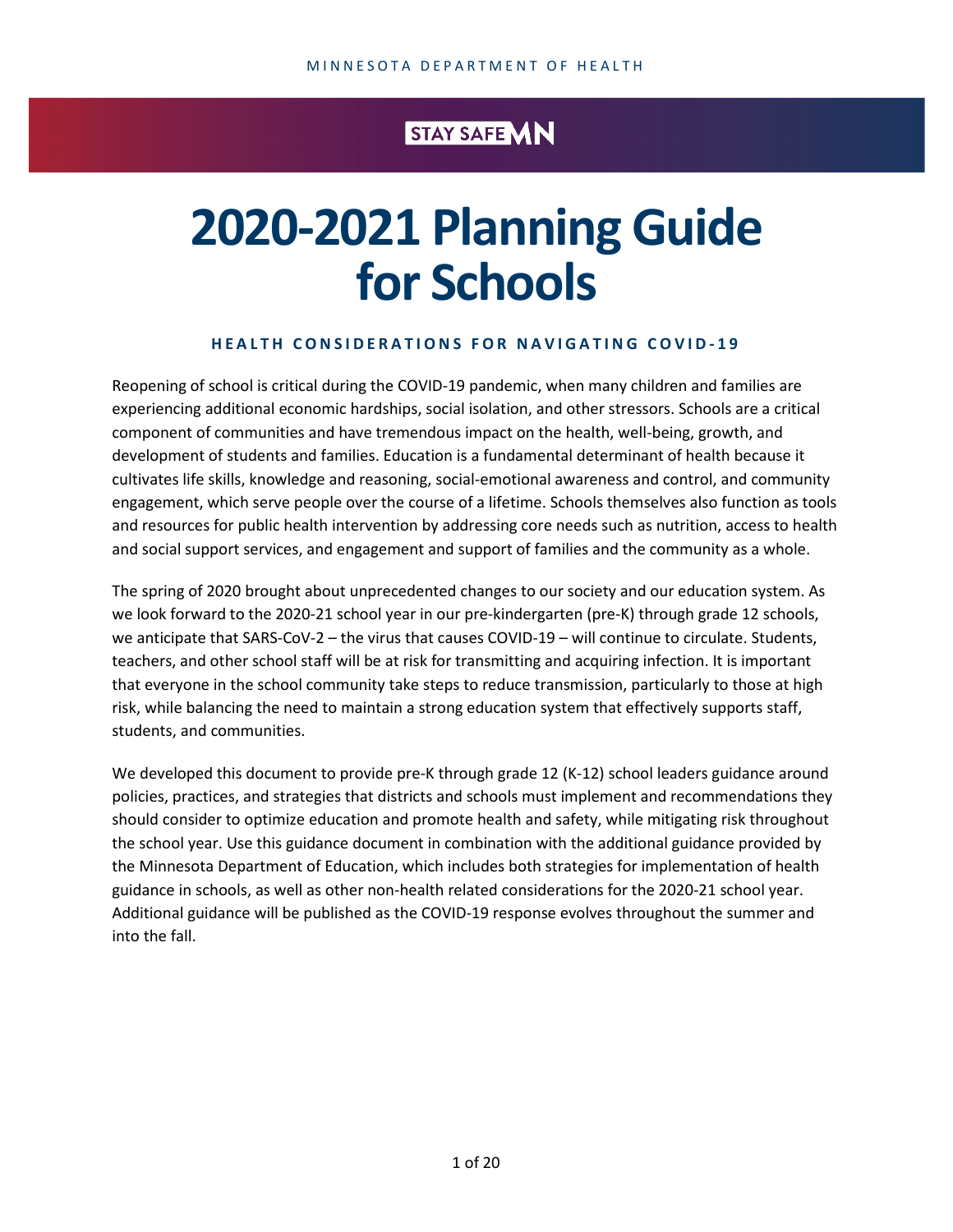# **Planning for fall**

School and district administrators are directed to develop three contingency plans to prepare for the 2020-21 school year using the three scenarios described below:

- **Scenario 1: In-person learning for all students.** In this planning scenario, schools should create as much space between students and teachers as is feasible during the day, but will not be held strictly to enforcing 6 feet of social distancing during primary instructional time in the classroom. Activities and extracurricular programming should continue to follow the [COVID-19 Prevention Guidance for Youth](https://www.health.state.mn.us/diseases/coronavirus/schools/socialdistance.pdf)  [and Student Programs \(www.health.state.mn.us/diseases/coronavirus/schools/socialdistance.pdf\).](https://www.health.state.mn.us/diseases/coronavirus/schools/socialdistance.pdf) This scenario may be implemented if state COVID-19 metrics continue to stabilize and/or improve. All requirements in this guidance apply to scenario 1.
- **Scenario 2: Hybrid model with strict social distancing and capacity limits.** In this planning scenario, schools must limit the overall number of people in school facilities to 50% maximum occupancy. Sufficient social distancing with at least 6 feet between people must occur at all times. If distancing cannot be achieved in a space, the number of occupants must be reduced. Schools must also limit the overall number of people on transportation vehicles to 50% maximum occupancy. Schools must include plans for contactless pick-up and/or delivery of meals and school materials for days that students and staff are not in the school building, as well as implementation of a school-age care program for critical workers. This scenario may be implemented if COVID-19 metrics worsen at the local, regional, or statewide level. Scenario 2 may also be implemented within a school if they experience clusters of cases within a classroom or the school. All requirements in this guidance apply to scenario 2, with additional requirements noted in the Social Distancing and Minimizing Exposure section noted for scenario 2 only.
- **Scenario 3: Distance learning only.** This scenario may be implemented if local, regional, or statewide COVID-19 metrics worsen significantly enough to require the suspension of in-person learning. The requirements in this guidance regarding in-person protections would not apply to the general school community, as students and staff would be utilizing distance learning and would not be gathering in groups on school grounds. However, schools may be open to provide emergency child care or other functions.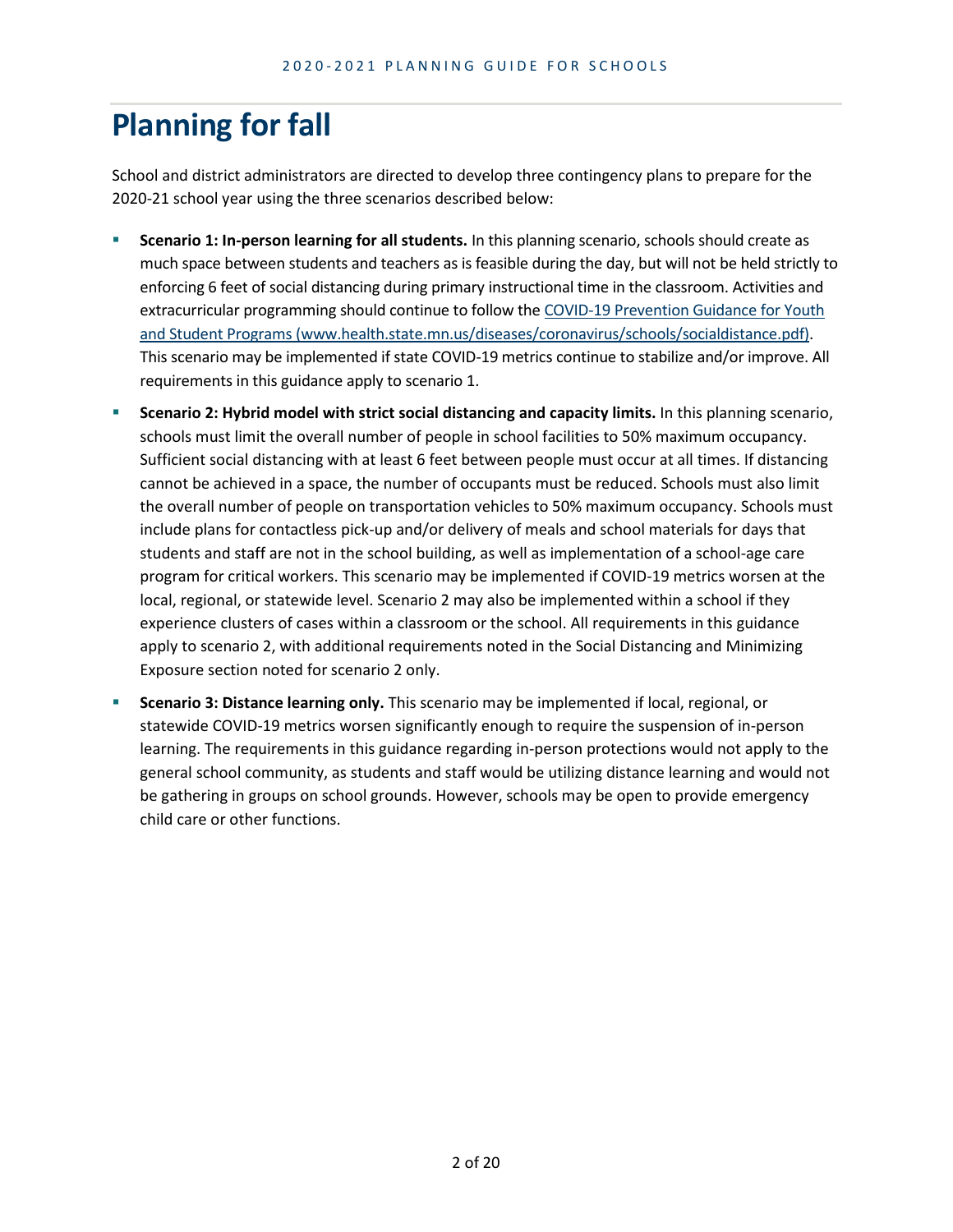### **How to use this guidance**

This guidance document is organized into sections by topic, and within each section the planning elements are further separated into required and recommended practices for each planning scenario.

**Required** health practices must be implemented by all Minnesota public schools. These practices are foundational to minimizing the risks of exposure to COVID-19 for students, staff, and families. These practices are considered the minimum level of implementation, and schools may not be less restrictive.

**Recommended** health practices are additional strategies that schools may choose to use to minimize the spread of COVID-19. MDH and MDE recognize there are diverse learning environments that will require teams to use thoughtful strategies when applying guidance to meet the health and safety needs of all students and staff. Not all recommended practices will be possible in all settings, and therefore should be tailored as appropriate.

The following guidance includes sections addressing:

- **COVID-19 program coordinator**
- **Social distancing and minimizing exposure**
- **Face coverings**
- **•** Delivering direct student support services
- **Protecting vulnerable populations**
- Hygiene practices
- Cleaning and materials handling
- **Monitoring and excluding for illness**
- **Handling suspected or confirmed positive cases of COVID-19**
- **Water and ventilation systems**
- **Transportation**
- Support mental health and wellness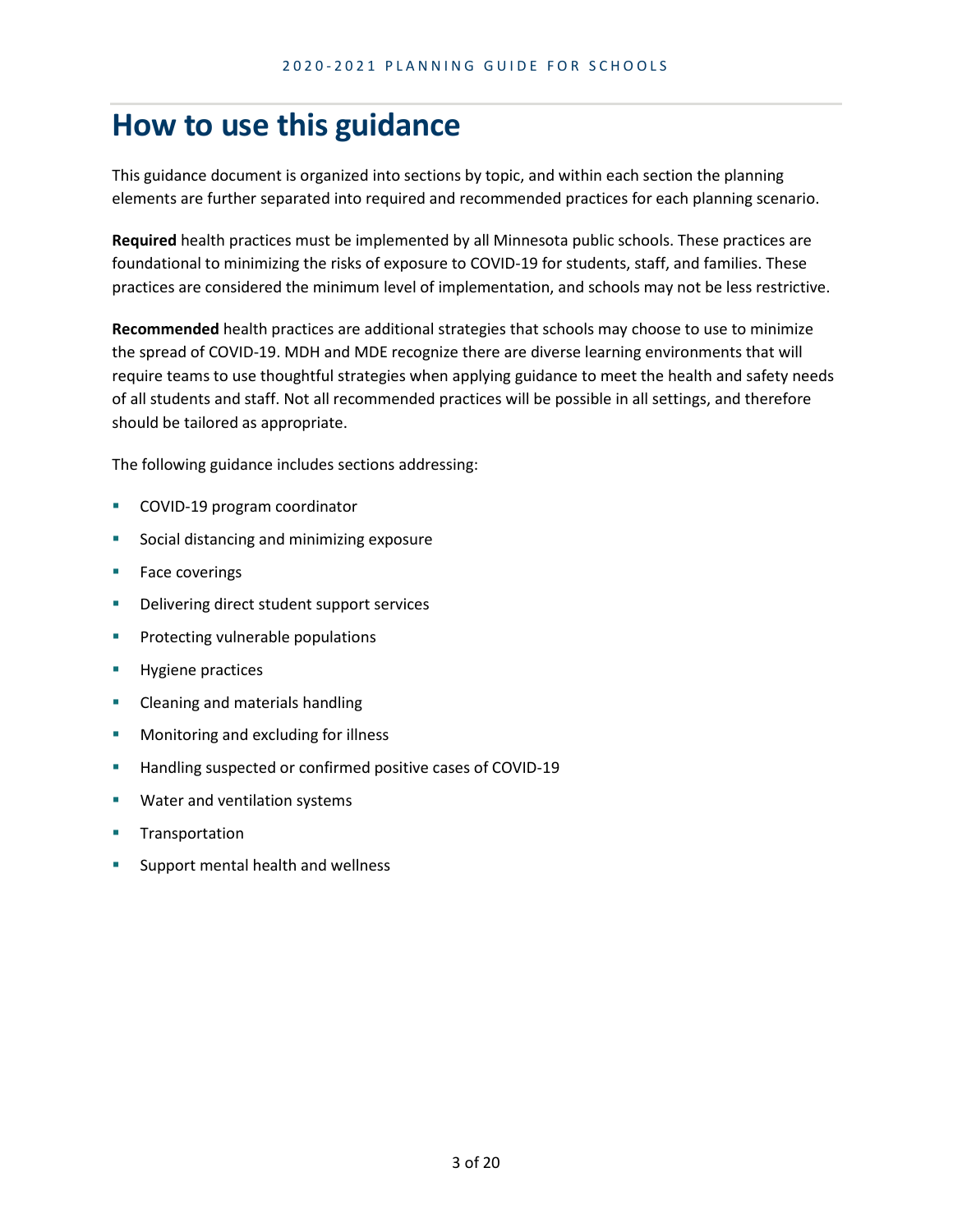### **COVID-19 program coordinator**

#### **Requirements: Scenario 1 and 2**

 COVID-19 program coordinator - Identify a point of contact for each school building in collaboration with building or district school nurses. This person will communicate concerns, challenges, and lessons learned related to COVID-19 preventive activities as needed with staff, students/families, school and district leadership, and local health officials.

#### **Recommendations: Scenario 1 and 2**

 With older students, consider a student counterpart(s) to the COVID-19 program coordinator role to reflect the student experience. This strategy can support student ownership and responsibility for creating a safe and healthy school environment.

# **Social distancing and minimizing exposure**

Social distancing (also called physical distancing) means keeping space between yourself and other people outside of your home. Social distancing is a critical tool in decreasing the spread of COVID-19.

In this planning scenario, schools should create as much space between people as possible during the day, recognizing that it is not always feasible to have 6 feet of social distancing during primary instructional time in the classroom.

Schools are encouraged to continue to use playground facilities for students in their care and use strategies to limit possible exposures. Students of all ages need to move their bodies and stay physically active. Getting outside for fresh air and movement is important to support physical and mental health on a daily basis.

#### **Resource**

**Playground Guidance for Schools and Child Care Programs** [\(www.health.state.mn.us/diseases/coronavirus/schools/playground.pdf\)](https://www.health.state.mn.us/diseases/coronavirus/schools/playground.pdf)

- Provide social distancing floor/seating markings in waiting and reception areas.
- **Systematically review and evaluate school transportation capacity with the goal of creating as much** space between riders as possible, recognizing that it is not always feasible to have 6 feet of social distancing. Consider reducing capacity or adding routes to allow for more physical space between riders. See Additional Requirements: Scenario 2, below, for transportation-related requirements specific to Scenario 2.
- Systematically review and evaluate classroom capacity with the goal of creating as much space between people as possible, recognizing that it is not always feasible to have 6 feet of social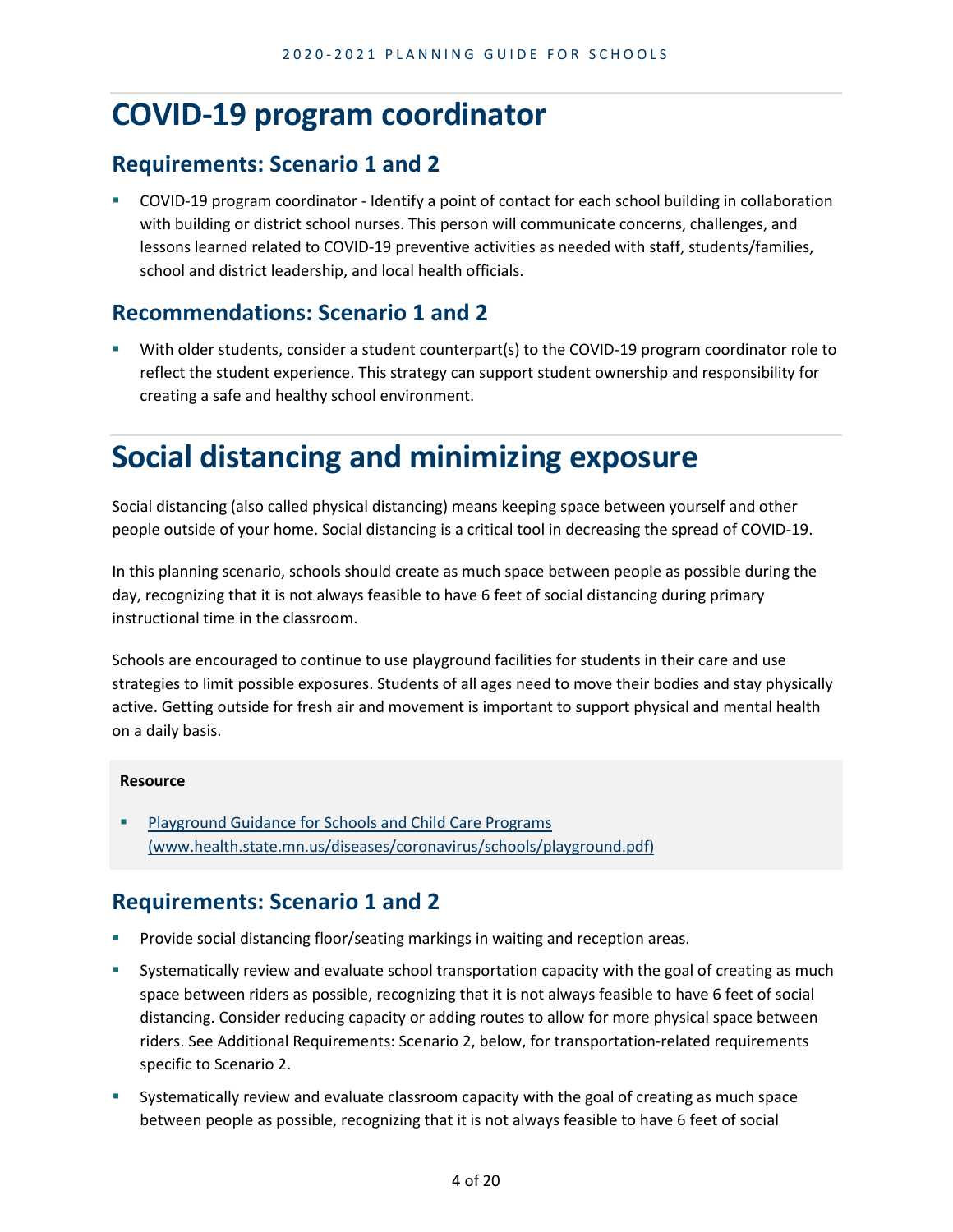distancing during primary instructional time in the classroom. Consider reducing class sizes or using alternative spaces with greater capacity to allow for more physical space between people.

- Mark 6 feet of spacing to remind students and staff to always stay 6 feet apart in lines and at other times they may congregate (e.g., during lunch, arrival and dismissal, restrooms, locker rooms, etc.).
- **Have staff monitor arrival and dismissal to curtail congregating and ensure students go straight from** vehicle to their classroom, and vice versa.
- Nonessential visitors, volunteers, and activities involving external groups or organizations should be restricted.
- **Discontinue self-service food or beverage distribution in the cafeteria. Meals, snacks, and beverages in the verages** served at school must be individually packaged, wherever possible. Where individual packaging is not possible, food and beverages must be served directly to students. As always, ensure the safety of children with food allergies.

### **Additional Requirements: Scenario 2**

- **EXECT** Limit the number of people in school facilities and on transportation vehicles to 50% maximum occupancy.
- Ensure sufficient social distancing with at least 6 feet between people at all times when in school facilities. See Additional Requirements: Scenario 2, below, for transportation-related requirements specific to Scenario 2.
- **Implement contactless pick up and/or delivery of meals and school materials for days that students** and staff are not in the school building.
- Implement a school-age care program for critical workers.

#### **Requirements: Scenario 3**

- Implement contactless pick up and/or delivery of meals and school materials.
- Implement a school-age care program for critical workers.

#### **Recommendations: Scenarios 1 and 2**

- **Develop and keep students and staff in small cohort groups that stay together as much as possible** throughout the day and from day to day. Limit mixing between cohort groups as much as possible (e.g., during lunch in the cafeteria, bathroom breaks, arrival and dismissal, free periods, recess, etc.).
	- Cohorting is defined on the Centers for Disease Control and Prevention's (CDC) FAQ for School [Administrators on Reopening Schools \(www.cdc.gov/coronavirus/2019](https://www.cdc.gov/coronavirus/2019-ncov/community/schools-childcare/reopening-schools-faqs.html) [ncov/community/schools-childcare/reopening-schools-faqs.html\).](https://www.cdc.gov/coronavirus/2019-ncov/community/schools-childcare/reopening-schools-faqs.html)
- Minimize opportunities for exposure (especially when students are around each other for 15 minutes or more) by ensuring social distancing of at least 6 feet between people whenever possible. For example, evaluate classrooms and other available spaces to ensure classrooms are large enough or class sizes are small enough to create space between students and staff.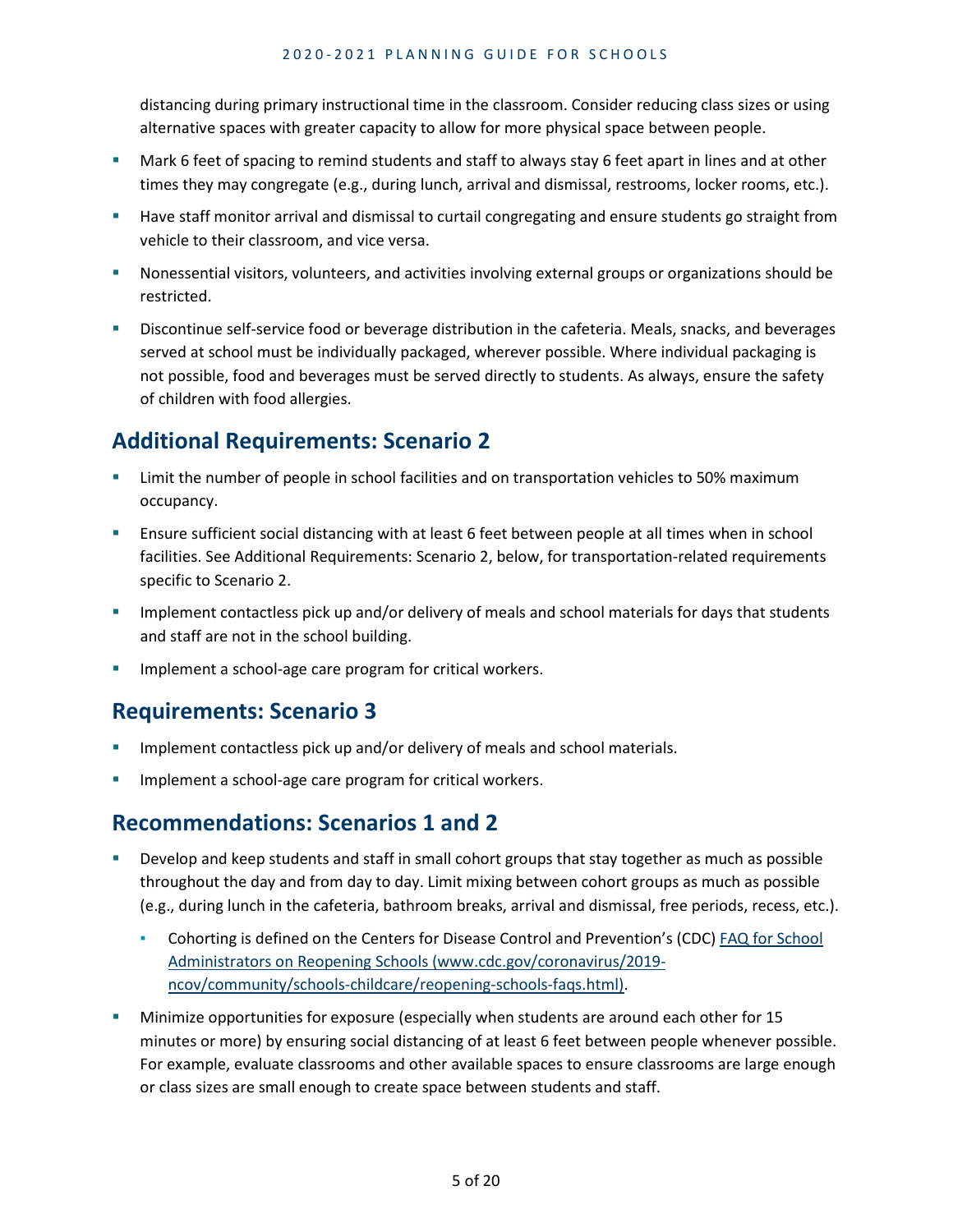- Arrange classroom seating so that students are separated from one another by 6 feet when feasible. If it is not possible to arrange seating 6 feet apart, consider turning all desks to face in the same direction (rather than facing each other).
- Consider the use of transparent dividers (e.g., plexiglass) to separate people.
- **•** If social distancing is not possible in the cafeteria, have meals delivered to the classroom or have students bring food from the cafeteria back to their classrooms to eat.
- Use visual aids to illustrate appropriate spacing and traffic flow throughout the school building (e.g., designating hallways or entrances as one-way and posting directional reminders on the walls and/or floor).
- **•** Reconfigure common areas by spacing out furniture to minimize crowding. Consider closing off common seating areas if it is observed that social distancing is routinely compromised. Do not allow multiple groups into common areas.
- Stagger arrival and dismissal times to minimize crowding. Whenever possible, student pick-up and drop-off should occur outside.
	- Utilize visual cues, signage, and barriers to direct traffic flow and demonstrate social distancing.
	- **•** Consider dividing entry points rather than funneling all students through the same entry space.
- **Provide frequent reminders for students and staff to stay at least 6 feet apart from one another** when feasible.
- **Place physical barriers such as plexiglass for protection at reception desks or other similar areas.**
- Whenever possible, hold physical education and music classes outside and encourage participants to spread out. Consider using visual cues to demonstrate physical spacing.
	- **EXED** Arrange the space for band and singing classes and rehearsals so that people are separated from one another by at least 6 feet, and encourage more distance (e.g., 12 feet) when possible. Consider having all participants face in the same direction (rather than facing each other).
	- During performances, performers should be separated from audience members by a distance of at least 12 feet.
	- **•** For comprehensive guidance on music and performing arts activities, K-12 schools must consult MDH guidance o[n Music Activities and Performances During COVID-19](https://www.health.state.mn.us/diseases/coronavirus/musicguide.pdf)  [\(www.health.state.mn.us/diseases/coronavirus/musicguide.pdf\)](https://www.health.state.mn.us/diseases/coronavirus/musicguide.pdf) and the Music, Choir, and Performing Arts Teachers section of the CDC's [Strategies for Protecting K-12 School Staff from](https://www.cdc.gov/coronavirus/2019-ncov/community/schools-childcare/k-12-staff.html)  [COVID-19 \(www.cdc.gov/coronavirus/2019-ncov/community/schools-childcare/k-12-staff.html\).](https://www.cdc.gov/coronavirus/2019-ncov/community/schools-childcare/k-12-staff.html)
- Discontinue activities that bring together large groups of people or activities that do not allow for social distancing, including assemblies, in-person field trips, large group use of playground equipment simultaneously, etc.
- Consider allowing staff to use alternate spaces (e.g., telework) for discretionary preparation time.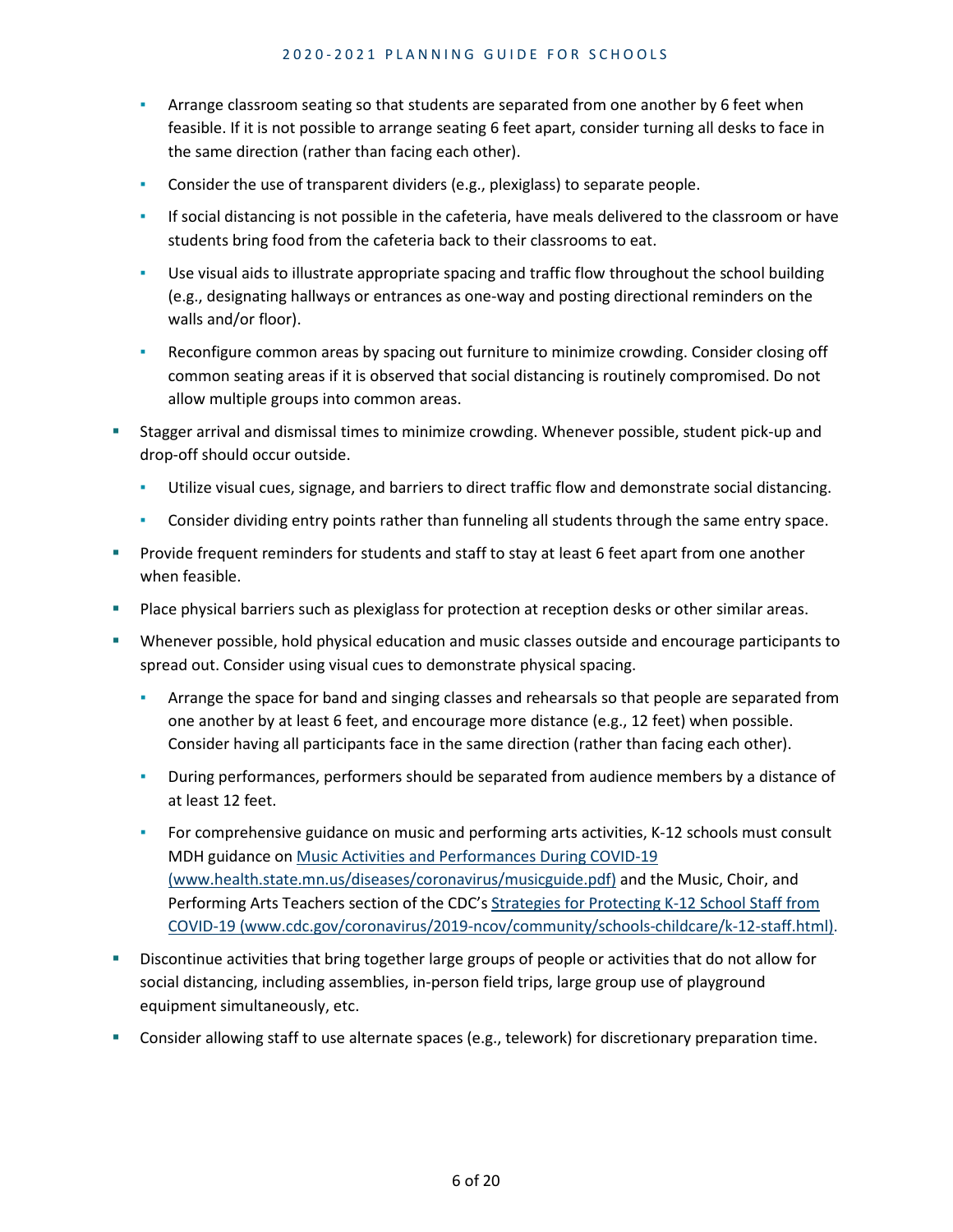# **Face coverings**

**All students, staff, and other people present in school buildings and district offices or riding on school transportation vehicles are required to wear a face covering.** 

For schools that have a kitchen, cafeteria, or other food services component licensed by MDH or a local health department, all food services workers must follow the Industry [Guidance for Safely Reopening:](https://www.health.state.mn.us/diseases/coronavirus/safedining.pdf)  [Restaurants and Bars \(www.health.state.mn.us/diseases/coronavirus/safedining.pdf\).](https://www.health.state.mn.us/diseases/coronavirus/safedining.pdf)

Face coverings are meant to protect other people in case the wearer does not know they are infected.

#### **Types of allowable face coverings include:**

- **Paper or disposable mask**
- **Cloth face mask**
- **Scarf**
- Bandanna
- **Religious face covering**

The covering should cover the nose and mouth completely, should not be overly tight or restrictive, and should feel comfortable to wear. A face covering is not meant to substitute for social distancing, but is especially important in situations when maintaining a 6-foot distance is not possible.

Face coverings should not be placed on anyone under age 2, anyone who has trouble breathing or is unconscious, anyone who is incapacitated or otherwise unable to remove the face covering without assistance, or anyone who cannot tolerate a face covering due to a developmental, medical, or behavioral health condition.

A face shield (a clear plastic barrier that covers the face) allows visibility of facial expressions and lip movements for speech perception and may be used as an alternative to a face covering in the following situations:

- Among students in Kindergarten through grade 8, when wearing a face covering is problematic.
- By teachers (all grades), when wearing a face covering may impede the educational process.
- For staff, students, or visitors who cannot tolerate a face covering due to a developmental, medical, or behavioral health condition.
- **For staff providing direct support student services, when a face covering impedes the service being** provided.

For optimal protection, the face shield should extend below the chin anteriorly, to the ears laterally, and there should be no exposed gap between the forehead and the shield's headpiece.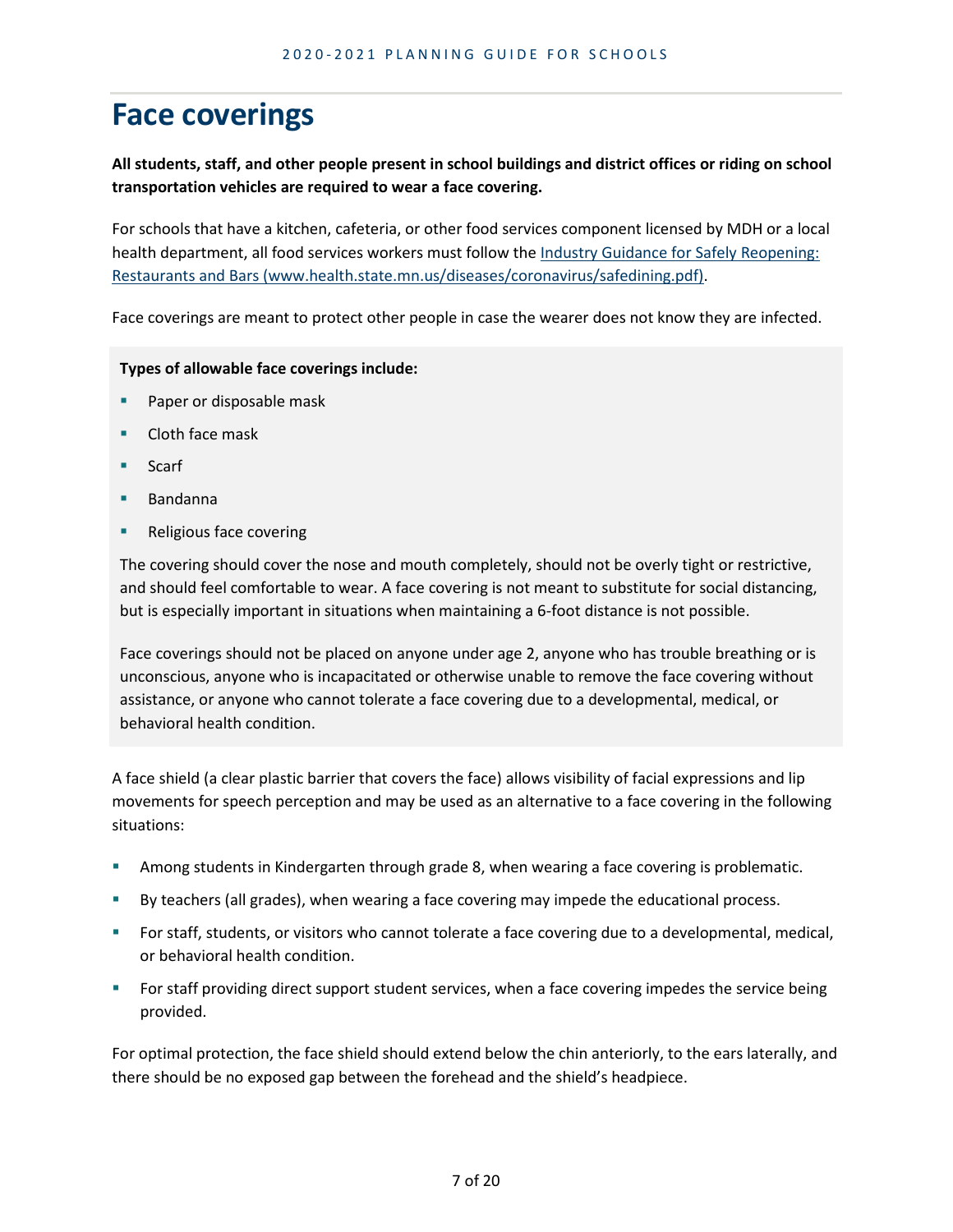Staff, students, and other people present in the school building or in district offices may temporarily remove their face covering or face shield in the following situations:

- Face coverings may be temporarily removed when engaging in indoor physical activity (e.g., during recess, after school sports, or when exercising in a gym) where the level of exertion makes wearing a face covering difficult, and during classes or activities held outdoors. People participating in these activities should maintain 6 feet of distance while doing so to the extent feasible.
- Pre-kindergarten students age 5 years and younger participating in programming in a school building or district office. Pre-kindergarten programs are subject to the Executive Order requirements and related guidance applicable in child care settings; see [Masking Requirements for Child Care](https://www.health.state.mn.us/diseases/coronavirus/schools/masks.html)  [\(www.health.state.mn.us/diseases/coronavirus/schools/masks.html\).](https://www.health.state.mn.us/diseases/coronavirus/schools/masks.html) Pre-kindergarten children who are at least 2 years old may wear face coverings if they can do so in compliance with CDC guidance on How to Wear [Masks \(www.cdc.gov/coronavirus/2019-ncov/prevent-getting-sick/how](http://www.cdc.gov/coronavirus/2019-ncov/prevent-getting-sick/how-to-wear-cloth-face-coverings.html)[to-wear-cloth-face-coverings.html\)](http://www.cdc.gov/coronavirus/2019-ncov/prevent-getting-sick/how-to-wear-cloth-face-coverings.html) (e.g., without frequently touching or removing the covering).
- **Face coverings may be temporarily removed to eat or drink, but care should be taken to maintain as** much space as possible between people, recognizing it is not always feasible to maintain 6 feet of distance from others.
- During indoor practices or performances involving singing, acting, or playing musical instruments where face coverings cannot be worn or are impractical to wear while playing the instrument or participating in the activity. Because these activities often generate aerosols, performers should maintain *at least* 6 feet of physical distance from each other, but should ideally maintain greater distance (e.g., 12 feet) when possible. Performers should be separated from audience members by a distance of at least 12 feet before removing face coverings.
	- **•** Performers should replace their face covering as soon as the activity is completed. Depending on the activity, face shields or face coverings designed specifically for the instrument or activity (e.g., face coverings designed specifically for brass and woodwinds) should also be considered as an alternative if social distancing cannot be consistently maintained.
	- **•** For comprehensive guidance on music and performing arts activities, K-12 schools must consult MDH guidance o[n Music Activities and Performances During COVID-19](https://www.health.state.mn.us/diseases/coronavirus/musicguide.pdf)  [\(www.health.state.mn.us/diseases/coronavirus/musicguide.pdf\)](https://www.health.state.mn.us/diseases/coronavirus/musicguide.pdf) and the Music, Choir, and Performing Arts Teachers section of the CDC's Strategies for Protecting K-12 School Staff from [COVID-19 \(www.cdc.gov/coronavirus/2019-ncov/community/schools-childcare/k-12-staff.html\).](https://www.cdc.gov/coronavirus/2019-ncov/community/schools-childcare/k-12-staff.html)
- While teachers and students may temporarily remove their face coverings when public speaking (for example, in a debate or speech team competition or in an assembly), lecturing, or engaging in classroom instruction, face coverings should only be removed in such situations when 12 feet of distance from others can be consistently maintained.
	- If a face covering would impede these activities but 12 feet of social distancing cannot be consistently maintained (for example, due to classroom size), a face shield should be considered as an alternative.
- People who are entering the school building during the day may be required by school staff to briefly remove their face covering for the purposes of checking identification.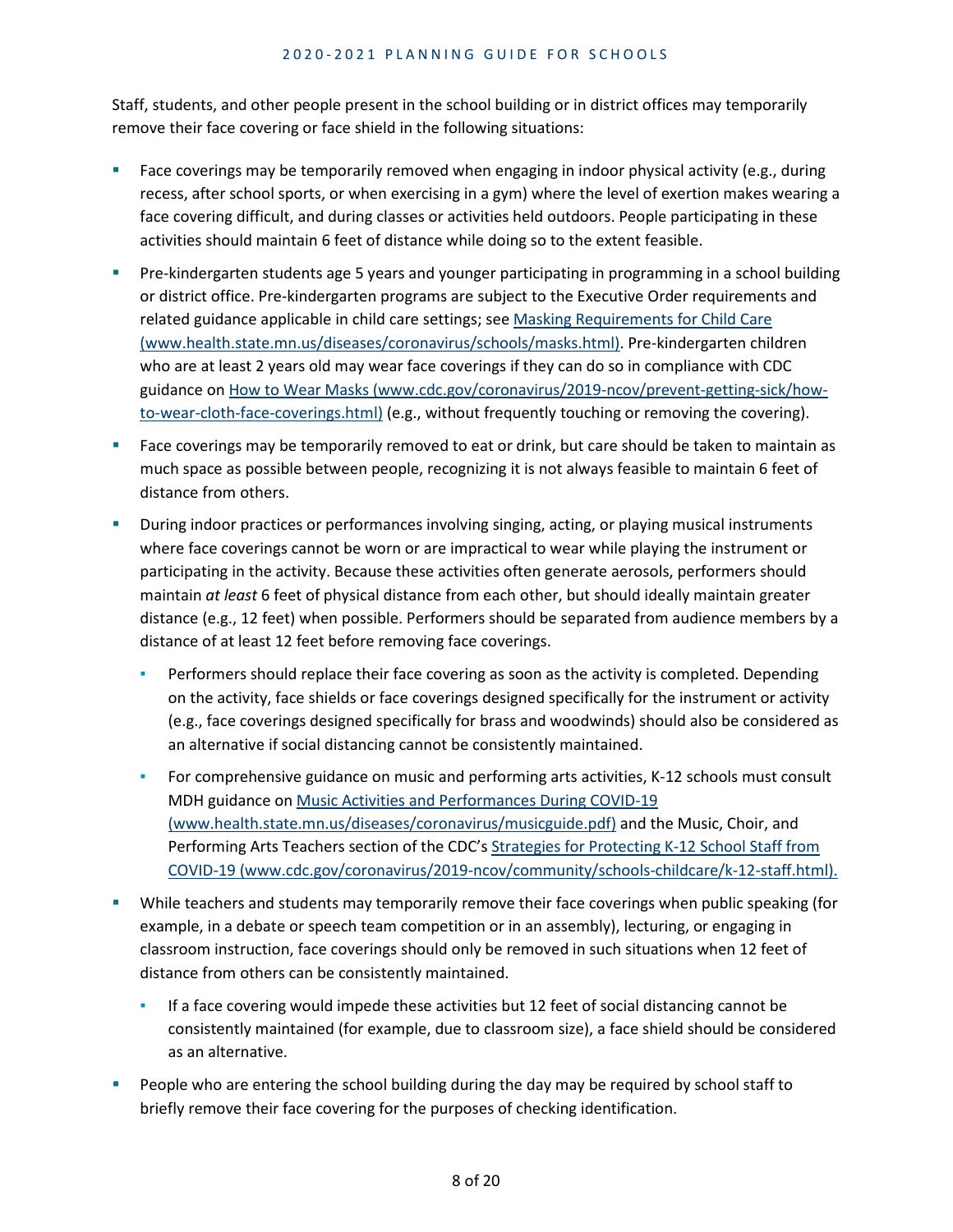- Staff working alone in their offices, classrooms, vehicles, or other job locations who do not have any person-to-person interaction.
- Staff working in communal spaces (e.g., at desks or in cubicles) that have barriers such as plexiglass or cubicle walls between employees that are above face level.
- When communicating with a person who is deaf or hard of hearing or has a disability, medical condition, or mental health condition that makes communication with a face covering difficult, provided that social distancing is maintained to the extent possible.

### **Requirements: Scenario 1 and 2**

- Develop and implement policies for face coverings and ensure the policy is clearly posted and communicated to students, staff, families, and potential visitors to the school building.
	- The use of suspension for students as a consequence of not wearing a face covering is strongly discouraged.
	- **EXECTS School leaders should work with students who cannot tolerate face coverings due to legitimate** health reasons (e.g. health conditions, disability, etc.) and work to create a school climate that will combat stigma and bullying of these students.
- Schools must provide face coverings and/or face shields to employees and students. Employees and students may choose to wear their own face covering as long as it meets the minimum requirement of covering the nose and mouth. While schools may choose to initially allot a certain number of face coverings and/or face shields to each employee and student, they should also maintain extra supply for staff and students who forget to bring them.
- Teach and reinforce the use of face coverings and/or face shields for students and staff throughout the school day, including on transportation vehicles, inside school buildings, and generally when on school grounds.

#### **Share resources about face coverings and face shields staff, students, and families:**

- **Executive Order 20-81 (see Executive Orders from Governor Walz:** [mn.gov/governor/news/executiveorders.jsp\)](https://mn.gov/governor/news/executiveorders.jsp)
- **Masks and face coverings** [\(www.health.state.mn.us/diseases/coronavirus/prevention.html#masks\)](https://www.health.state.mn.us/diseases/coronavirus/prevention.html#masks)
- **Face Covering Requirements and Recommendations under Executive Order 20-81** [\(www.health.state.mn.us/diseases/coronavirus/facecover.html\)](https://www.health.state.mn.us/diseases/coronavirus/facecover.html)
- **FIGURE 1** Frequently Asked Questions About the Requirement to Wear Face Coverings [\(www.health.state.mn.us/diseases/coronavirus/facecoverfaq.html\)](https://www.health.state.mn.us/diseases/coronavirus/facecoverfaq.html)
- **[How to Safely Wear and Take Off a Face Covering \(www.cdc.gov/coronavirus/2019](https://www.cdc.gov/coronavirus/2019-ncov/downloads/cloth-face-covering.pdf)** [ncov/downloads/cloth-face-covering.pdf\)](https://www.cdc.gov/coronavirus/2019-ncov/downloads/cloth-face-covering.pdf)
- [Use of Masks to Help Slow the Spread of COVID-19 \(www.cdc.gov/coronavirus/2019](http://www.cdc.gov/coronavirus/2019-ncov/prevent-getting-sick/diy-cloth-face-coverings.html) [ncov/prevent-getting-sick/diy-cloth-face-coverings.html\)](http://www.cdc.gov/coronavirus/2019-ncov/prevent-getting-sick/diy-cloth-face-coverings.html)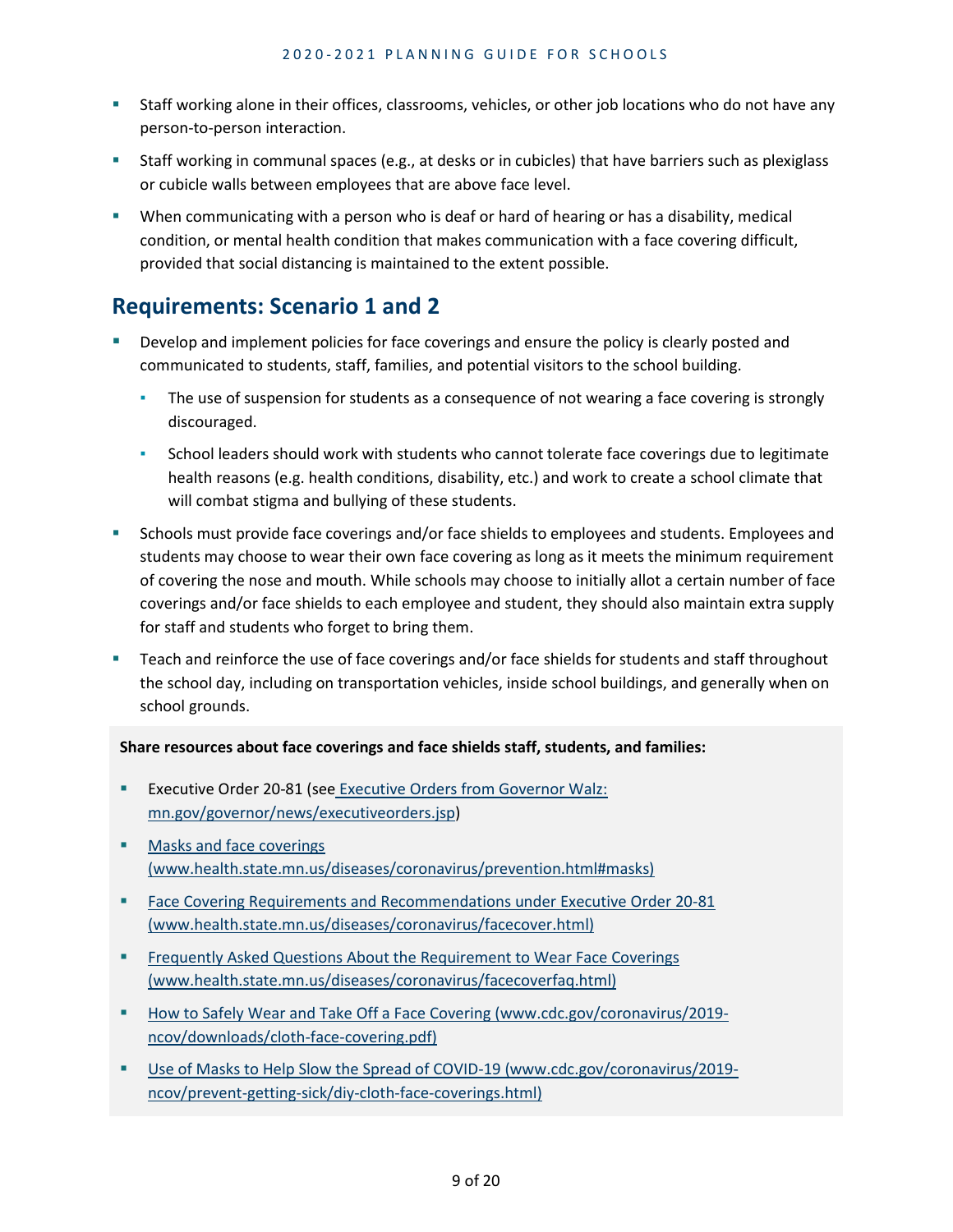- **Best Practice for Masks: Considerations for People with Disabilities and Special Health Needs** [\(www.health.state.mn.us/diseases/coronavirus/guidemasks.pdf\)](https://www.health.state.mn.us/diseases/coronavirus/guidemasks.pdf)
- **Moving Personal Protective Equipment into the Community: Face Shields and Containment of** [COVID-19 \(jamanetwork.com/journals/jama/fullarticle/2765525\)](https://jamanetwork.com/journals/jama/fullarticle/2765525)
- **COVID-19 Personal Protective Equipment: Doffing Step by Step** [\(www.nebraskamed.com/sites/default/files/documents/covid-19/covid-19-personal-protective](https://www.nebraskamed.com/sites/default/files/documents/covid-19/covid-19-personal-protective-equipment-doffing-step-by-step.pdf)[equipment-doffing-step-by-step.pdf\)](https://www.nebraskamed.com/sites/default/files/documents/covid-19/covid-19-personal-protective-equipment-doffing-step-by-step.pdf)

# **Delivering direct student support services**

School staff will need to be in close contact with students when they provide certain services within the school setting, including: evaluation for service eligibility; screening for developmental or other health conditions; personal care services; and specialized instruction and related services for students with special health care needs or disabilities. Personal protective equipment must be used to reduce the risk of COVID-19 transmission during the provision of these and other services that require close, physical and prolonged contact.

For more information, refer to the [Guidance for Delivering Direct Student Support Services: Staff](https://www.health.state.mn.us/diseases/coronavirus/schools/directsupport.pdf)  [Protective Equipment \(www.health.state.mn.us/diseases/coronavirus/schools/directsupport.pdf\).](https://www.health.state.mn.us/diseases/coronavirus/schools/directsupport.pdf) This guidance applies when planning for all scenarios.

# **Protecting vulnerable populations**

The CDC considers the following people to be at high risk for severe illness due to COVID-19:

- Older adults
- Children who are medically complex, who have neurologic, genetic, metabolic conditions, or who have congenital heart disease
- Have underlying medical conditions, including:
	- Chronic lung disease (COPD)
	- **EXECUTE:** Serious heart conditions
	- **•** Compromised immune system
	- Diabetes
	- **Chronic kidney disease undergoing dialysis**
- Obesity (body mass index of 30 or higher for adults or a body mass index at or above the 95th percentile in children)
- Sickle cell disease

Current data regarding the impact of underlying medical conditions and whether they increase the risk for severe illness from COVID-19 is limited and may change as the science evolves. The CDC has noted additional conditions for which people might be at increased risk for severe illness from COVID-19 at [People with Certain Medical Conditions \(www.cdc.gov/coronavirus/2019-ncov/need-extra](https://www.cdc.gov/coronavirus/2019-ncov/need-extra-precautions/people-with-medical-conditions.html)[precautions/people-with-medical-conditions.html\).](https://www.cdc.gov/coronavirus/2019-ncov/need-extra-precautions/people-with-medical-conditions.html)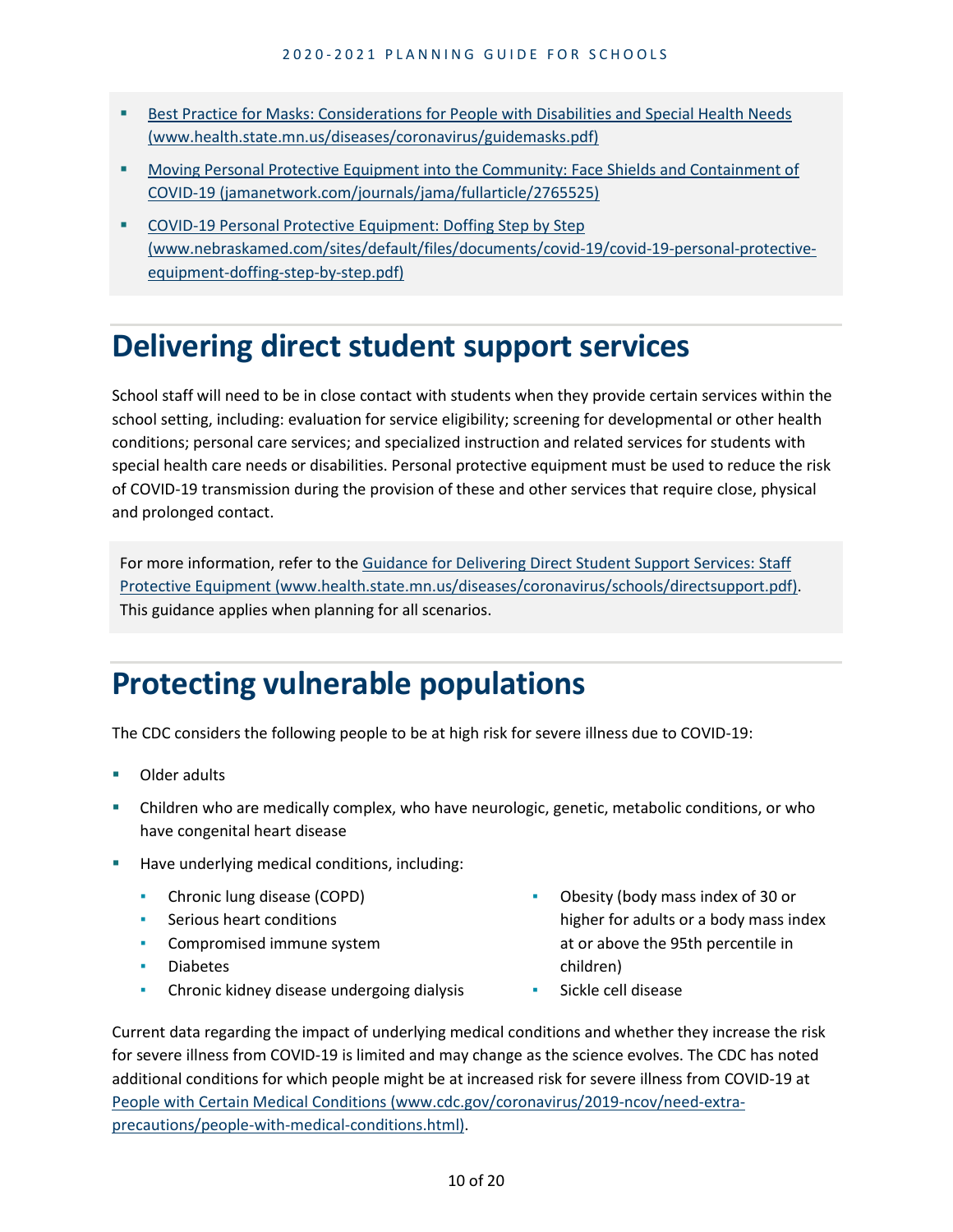### **Requirements: Scenario 1 and 2**

- Create a process for students/families and staff to self-identify as high risk for illness due to COVID-19. Have a plan in place to address requests for alternative learning arrangements or work reassignments.
- Evaluate all current plans (e.g., Individual Healthcare Plans, Individualized Education Plans or 504 Plans) for accommodating students with special health care needs and update as needed to decrease their risk for exposure to COVID-19.
- Offer distance learning to enrolled students who may be medically vulnerable or otherwise unwilling to return to in-person or hybrid learning.

# **Hygiene practices**

- Ensure the availability of appropriate supplies to support healthy hygiene behaviors (e.g., soap, hand sanitizer, paper towels, disinfectant wipes, and tissues) and strategically place supplies in areas where they may be frequently used.
	- Review MDH's recommended Supplies for Schools [\(www.health.state.mn.us/diseases/coronavirus/schools/supplies.html\).](https://www.health.state.mn.us/diseases/coronavirus/schools/supplies.html)
	- Develop processes to frequently check and refill supplies at the point of use (e.g., hand sanitizer available near shared equipment, hand sanitizer near school building entrances/exits, etc.).
- Build routines of hand hygiene into the daily school schedule for all students and staff, including handwashing and sanitation breaks during or between classroom activities. Teach and reinforce handwashing with soap and water for at least 20 seconds and/or the safe use of hand sanitizer that contains at least 60% alcohol by staff and older students.
	- **EXECUTE:** Supervise the use of hand sanitizer by students.
	- **E** Ensure that children and staff with sensitivity or skin reactions to hand sanitizer can use soap and water.
	- Reinforce handwashing during key times including but not limited to: arrival and dismissal; before, during, and after preparing or eating food; after using the bathroom; after blowing one's nose, coughing, or sneezing; after touching objects with bare hands that have been handled by other people.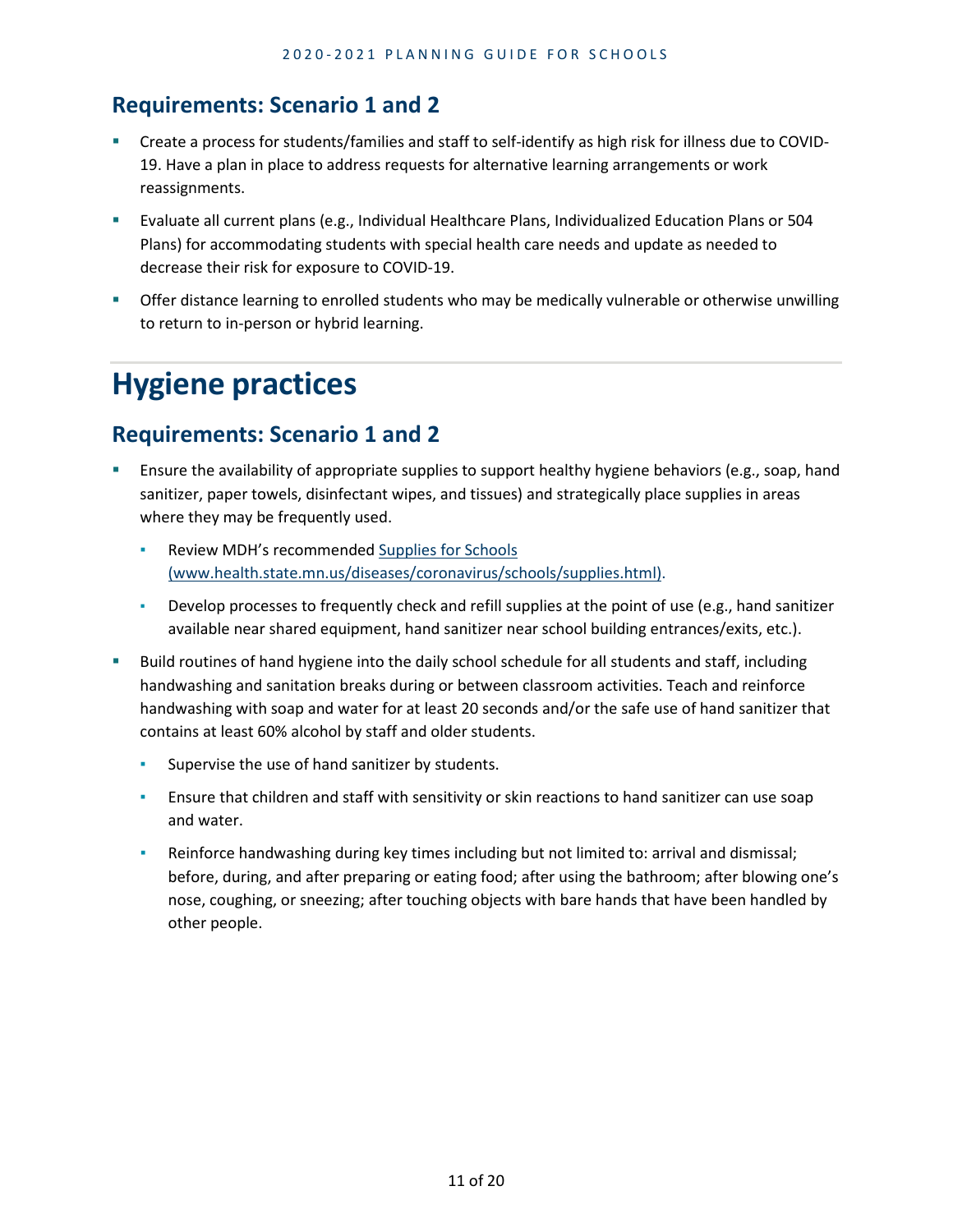#### **Recommendations: Scenario 1 and 2**

 Use media, posters, and other tactics to promote health etiquette expectations in highly visible locations.

#### **Hygiene practices resources**

- Hand Hygiene (www.health.state.mn.us/people/handhygiene/index.html)
- [Cover Your Cough \(www.health.state.mn.us/people/cyc/index.html\)](http://www.health.state.mn.us/people/cyc/index.html)

# **Cleaning and materials handling**

- Identify staff who will be responsible for handling antimicrobial products (sterilizers, disinfectants, and sanitizers) and provide initial and ongoing training so staff understand and follow all product label directions and precautions appearing on (or included within) product containers. Some disinfectants can irritate the lungs, skin, and eyes or trigger asthma.
- Encourage staff to read the [COVID-19 Cleaning and Disinfecting Guidance for Schools and Child Care](https://www.health.state.mn.us/diseases/coronavirus/schools/clean.html)  [Programs \(www.health.state.mn.us/diseases/coronavirus/schools/clean.html\).](https://www.health.state.mn.us/diseases/coronavirus/schools/clean.html)
- Establish a daily schedule for routine environmental cleaning and disinfection of high-touch surfaces (e.g., classroom work counters, individual desks, recently used toys, shared equipment) in classrooms and common spaces. Schedule routine environmental cleaning when students and teachers are not occupying the space.
- Evaluate the need to increase the frequency of disinfection in common spaces or classrooms when used by different groups of people or types of activities.
- **Encourage users of registered disinfectants and other cleaning products to always carefully read,** understand, and follow all product label directions and precautions appearing on (or included with) the containers. Statements such as "Keep out of reach of children" means that students should not use the product and should not participate in cleaning or disinfecting routines. **Securely store products away from students.**
- **E** Ensure there is adequate ventilation when using these products by opening windows and doors to provide air flow.
- Use [EPA List N: Disinfectants for Use Against SARS-CoV-2 \(COVID-19\) \(www.epa.gov/pesticide](https://www.epa.gov/pesticide-registration/list-n-disinfectants-use-against-sars-cov-2-covid-19)[registration/list-n-disinfectants-use-against-sars-cov-2-covid-19\).](https://www.epa.gov/pesticide-registration/list-n-disinfectants-use-against-sars-cov-2-covid-19) All antimicrobial products (sterilizers, disinfectants, and sanitizers) that claim to prevent, destroy, repel or mitigate a pest or the growth of unwanted organisms are pesticides and are required to be registered by the U.S. Environmental Protection Agency (EPA).
- Review CDC guidance on alternative disinfection methods prior to purchasing or implementing these methods. For more information, visit: [Cleaning and Disinfecting Your Facility](https://www.cdc.gov/coronavirus/2019-ncov/community/disinfecting-building-facility.html)  [\(www.cdc.gov/coronavirus/2019-ncov/community/disinfecting-building-facility.html\).](https://www.cdc.gov/coronavirus/2019-ncov/community/disinfecting-building-facility.html)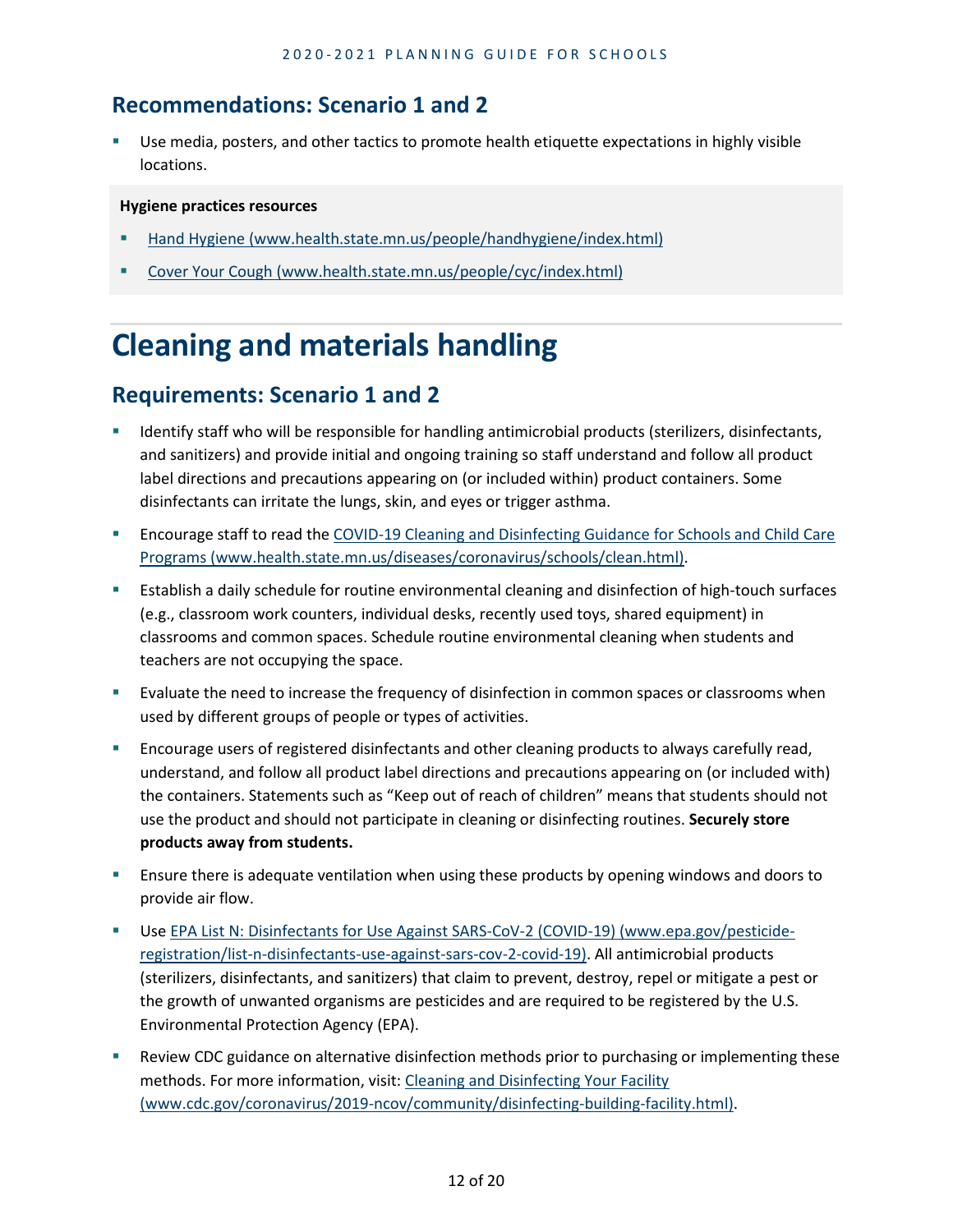- Ensure adequate classroom supplies to minimize sharing of high-touch materials to the extent possible (e.g., by dedicating supplies or equipment to individual students) or limit the use of supplies and equipment to one small classroom cohort group at a time, allowing time to clean between use.
	- Avoid sharing electronic devices, books, toys, and other games or learning aids when possible, and ensure cleaning between uses.
	- **EXED** Have students keep personal items in individually labeled cubbies, containers, desks, or lockers.
- Handle nondisposable food service items minimally and wash them with hot water and soap or in a dishwasher. Check product label to ensure product is meant to be used on surfaces that come into contact with food.

#### **Recommendations: Scenario 1 and 2**

 When feasible, discourage the use of soft and porous materials (e,g., stuff animals, cloth/fabric chairs, carpeting) that are difficult to clean or disinfect.

#### **Cleaning and materials handling resources**

- [COVID-19 Cleaning and Disinfecting Guidance for Schools and Child Care Programs](https://www.health.state.mn.us/diseases/coronavirus/schools/clean.html)  [\(www.health.state.mn.us/diseases/coronavirus/schools/clean.html\)](https://www.health.state.mn.us/diseases/coronavirus/schools/clean.html)
- [Frequently Asked Questions About COVID-19 for Facility Services and Cleaning Staff](https://www.health.state.mn.us/diseases/coronavirus/schools/cleanfaq.html)  [\(www.health.state.mn.us/diseases/coronavirus/schools/cleanfaq.html\)](https://www.health.state.mn.us/diseases/coronavirus/schools/cleanfaq.html)
- **Reopening Guidance for Cleaning and Disinfecting Public Spaces, Workplaces, Businesses, Schools,** [and Homes \(www.cdc.gov/coronavirus/2019-ncov/community/reopen-guidance.html\)](https://www.cdc.gov/coronavirus/2019-ncov/community/reopen-guidance.html)
- **Playground Guidance for School and Childcare Programs** [\(www.health.state.mn.us/diseases/coronavirus/schools/playground.pdf\)](https://www.health.state.mn.us/diseases/coronavirus/schools/playground.pdf)
- [Six Steps for Safe and Effective Disinfectant Use \(www.epa.gov/sites/production/files/2020-](https://www.epa.gov/sites/production/files/2020-04/documents/disinfectants-onepager.pdf) [04/documents/disinfectants-onepager.pdf\)](https://www.epa.gov/sites/production/files/2020-04/documents/disinfectants-onepager.pdf)
- **[How to Properly Label a Cleaning Product Container \(wspehsu.ucsf.edu/wp](https://wspehsu.ucsf.edu/wp-content/uploads/2015/10/FactSheet_ProperlyLabelCleaningContainer.pdf)**[content/uploads/2015/10/FactSheet\\_ProperlyLabelCleaningContainer.pdf\)](https://wspehsu.ucsf.edu/wp-content/uploads/2015/10/FactSheet_ProperlyLabelCleaningContainer.pdf)
- **Safer Green Cleaning, Sanitizing, and Disinfection in Child Care Facilities and Schools During the** [COVID-19 Pandemic \(www.healthandenvironment.org/webinars/96527\)](https://www.healthandenvironment.org/webinars/96527)
- [Safer Disinfectant Use During the COVID-19 Pandemic \(wspehsu.ucsf.edu/wp](http://wspehsu.ucsf.edu/wp-content/uploads/2020/04/safer_disinfect_fxsht_0405.pdf)[content/uploads/2020/04/safer\\_disinfect\\_fxsht\\_0405.pdf\)](http://wspehsu.ucsf.edu/wp-content/uploads/2020/04/safer_disinfect_fxsht_0405.pdf)
- [Cleaning and Disinfecting for COVID-19](https://www.health.state.mn.us/communities/environment/childenvhealth/docs/c19safety.pdf)  [\(www.health.state.mn.us/communities/environment/childenvhealth/docs/c19safety.pdf\)](https://www.health.state.mn.us/communities/environment/childenvhealth/docs/c19safety.pdf)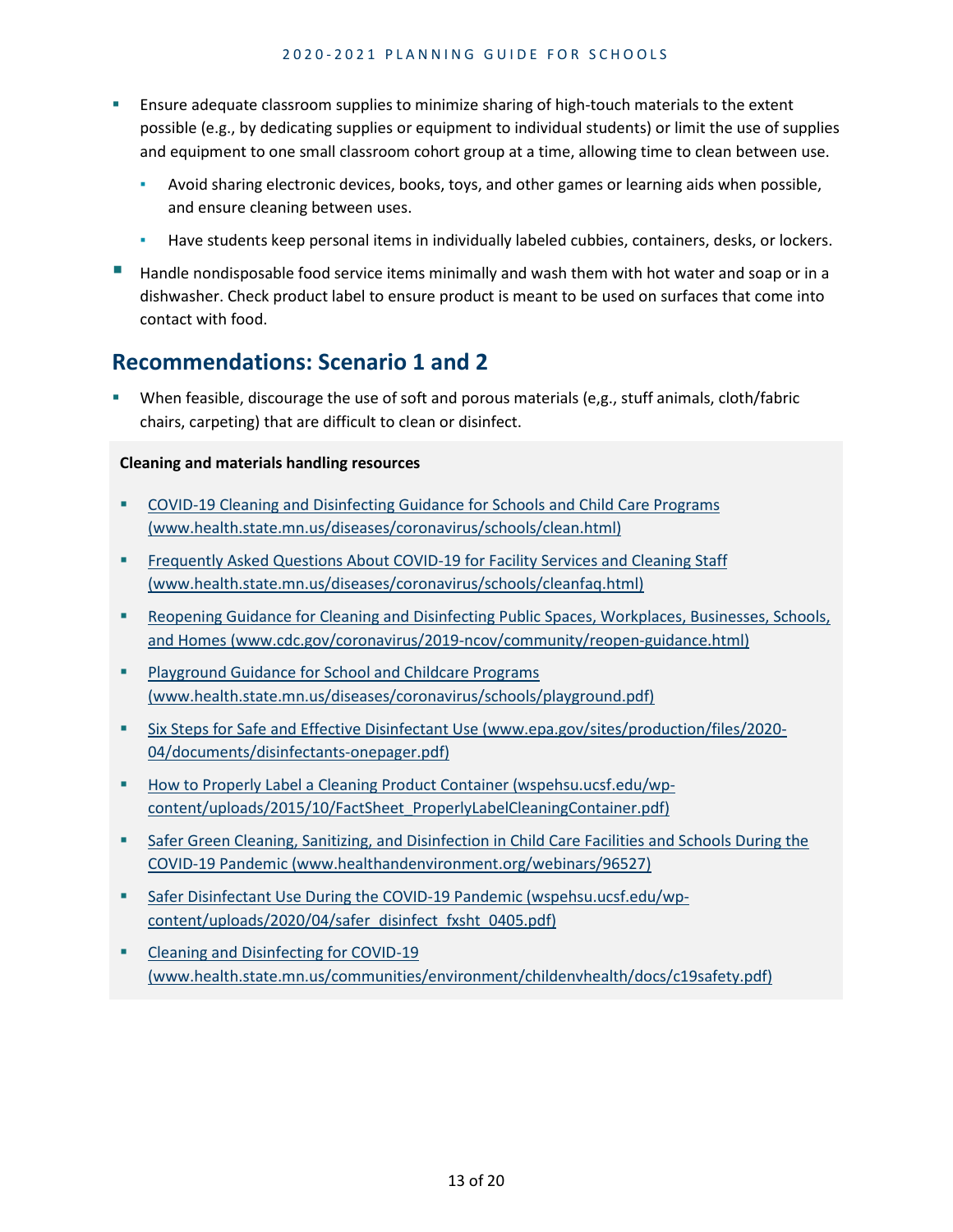### **Monitoring and excluding for illness**

Regular screening for symptoms and ongoing self-monitoring throughout the school day can help to quickly identify signs of illness and help reduce exposure. Staff and students should be encouraged to self-monitor symptoms throughout the day. Staff or students who develop symptoms during the school day must notify school health services or another identified point of contact in the school building immediately.

CDC does not currently recommend universal testing to inform admitting students or staff into school. Viral testing only determines infection at the point in time the test occurs, and may miss cases in the early stages of infection. It is not known whether previous infection and recovery from COVID-19 illness protects people from reinfection.

- Educate staff, students, and families about the signs and symptoms of COVID-19, and when they/their children should stay home and when they can return to school.
- Require that staff and students stay home if:
	- **•** They have tested positive, are waiting for a test result, or are showing COVID-19 symptoms, until they meet criteria (see MDH Decision Tree, below) for return.
		- [What to Do if You're Waiting for COVID-19 Test Results](https://www.health.state.mn.us/diseases/coronavirus/waiting.pdf)  [\(www.health.state.mn.us/diseases/coronavirus/waiting.pdf\).](https://www.health.state.mn.us/diseases/coronavirus/waiting.pdf)
	- **EXT** They have recently had close contact with a person with COVID-19, until they meet criteria for return.
		- [What To Do if You Have Had Close Contact With a Person With COVID-19](https://www.health.state.mn.us/diseases/coronavirus/contact.pdf)  [\(www.health.state.mn.us/diseases/coronavirus/contact.pdf\).](https://www.health.state.mn.us/diseases/coronavirus/contact.pdf)
	- **Follow the COVID-19 Decision Tree for People in Schools, Youth, and Child Care Programs** [\(www.health.state.mn.us/diseases/coronavirus/schools/exguide.pdf\)](https://www.health.state.mn.us/diseases/coronavirus/schools/exguide.pdf) to determine who must stay home and when staff or students may return.
- Conduct symptom screening where feasible for any person entering the school building. This includes staff, students, family members, and any other visitors physically entering the school building. Several example screening methods are outlined in [CDC: Examples of Screening Methods](https://www.cdc.gov/coronavirus/2019-ncov/community/schools-childcare/guidance-for-childcare.html#ScreenChildren)  [\(www.cdc.gov/coronavirus/2019-ncov/community/schools-childcare/guidance-for](https://www.cdc.gov/coronavirus/2019-ncov/community/schools-childcare/guidance-for-childcare.html#ScreenChildren)[childcare.html#ScreenChildren\).](https://www.cdc.gov/coronavirus/2019-ncov/community/schools-childcare/guidance-for-childcare.html#ScreenChildren)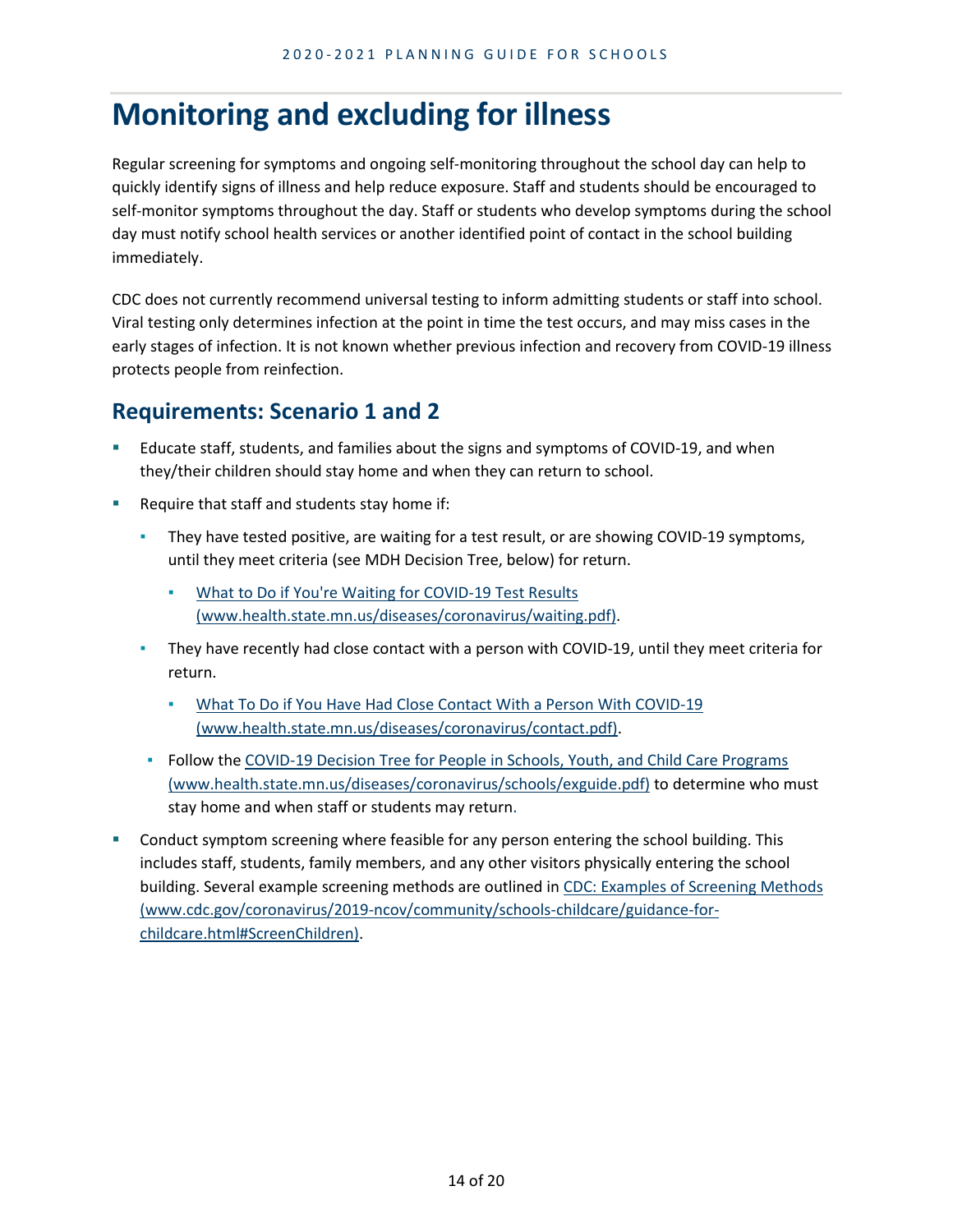#### **If it is not feasible to conduct health screenings given the setting:**

- **Provide parent education about the importance of monitoring symptoms and staying home while** ill through classroom applications and other district messaging.
- Ask about access to thermometers and consider implementing temperature checks for households that do not have one.
- Use existing outreach systems to provide text and email reminders to staff and families to check for symptoms of household members in the morning and evening.
- Communicate expectations and processes for the symptom screening method(s) selected for staff, students, and families.
- Establish action steps to care for students and/or staff who arrive ill and do not pass screening.
- Develop plans for backfilling positions of employees on sick leave and consider cross-training opportunities to allow for changes of staff duties as needed.

### **Recommendations: Scenario 1 and 2**

- Conduct daily temperature screening for all people entering the school facility or boarding a school transportation vehicle.
	- **EXECT:** Fever is defined as 100.4°F or greater.
	- Review [CDC: Examples of Screening Methods \(www.cdc.gov/coronavirus/2019](http://www.cdc.gov/coronavirus/2019-ncov/community/schools-childcare/guidance-for-childcare.html#ScreenChildren) [ncov/community/schools-childcare/guidance-for-childcare.html#ScreenChildren\)](http://www.cdc.gov/coronavirus/2019-ncov/community/schools-childcare/guidance-for-childcare.html#ScreenChildren) to determine any personal protective equipment (PPE) needs depending on the screening method selected.
	- Consider offering a parent/guardian a documentation form for temperature screening.
- **Establish and enforce sick policies to prevent the spread of disease, including:** 
	- Enforcing staff staying home if sick.
- Establish liberal use of sick leave for employees and sick days for students.

### **Handling suspected or confirmed positive cases of COVID-19**

One mitigation strategy alone will not eliminate the spread of COVID-19, but the thoughtful combination of multiple strategies taken together may substantially reduce the risk of transmission. All members of the school community, including staff, students, families, visitors, and others must be vigilant in monitoring for symptoms of illness and protect others by staying home when they are feeling ill and following COVID-19 specific exclusion and self-quarantine guidance when appropriate.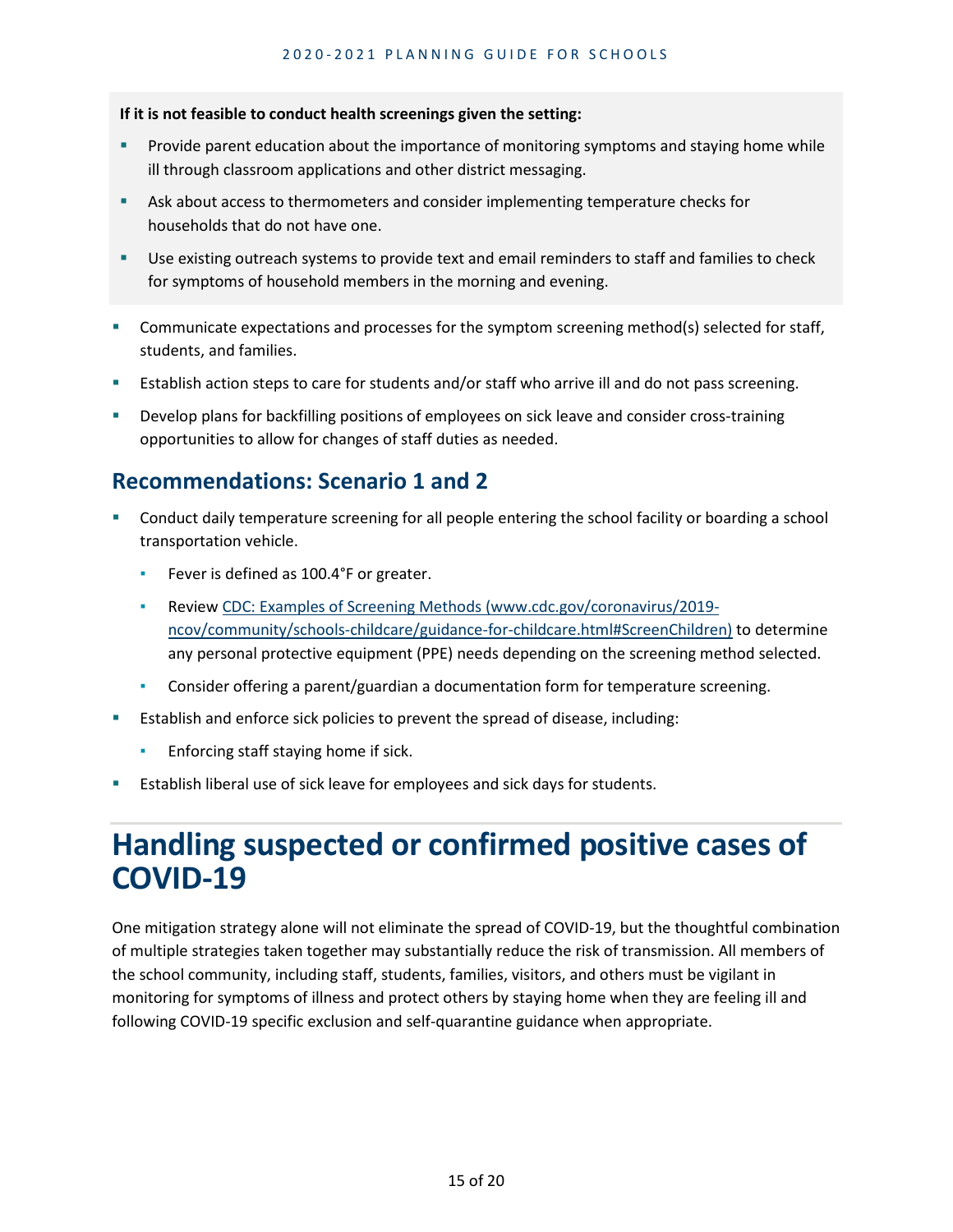- **Designate a staff person who will be responsible for responding to COVID-19 concerns (e.g., school** nurse) and will help coordinate with local health authorities regarding positive COVID-19 cases. All school staff and families should know who this person is and how to contact them.
- **Put systems in place to allow staff and families to self-report to the school if they or their student** have symptoms of COVID-19, a positive test for COVID-19, or had a close exposure to someone with COVID-19 within the last 14 days in a manner that is consistent with applicable laws and privacy policies, including the Family Educational Rights and Privacy Act (FERPA).
- **Post signage at main entrance(s) requesting that people who have been symptomatic not enter the** building.
- Follow the MDH COVID-19 Decision Tree for People in Schools, Youth, and Child Care Programs [\(www.health.state.mn.us/diseases/coronavirus/schools/exguide.pdf\)](https://www.health.state.mn.us/diseases/coronavirus/schools/exguide.pdf) to determine when a student or staff member may return to school following illness or COVID-19 testing.
	- **EXECT** It is not required for students or staff members to have documentation of a negative viral test or a letter certifying release from isolation in order to return to school, but they must follow guidance regarding when to return to school.
- Establish a dedicated space for symptomatic people who are waiting to go home. Distinguish this space from areas where student health services will be delivered to those who are well and need routine types of care (e.g., medication administration or first aid).
	- The designated space should accommodate social distancing of at least 6 feet for multiple people if needed.
	- Develop cleaning processes for the dedicated space between uses and as needed.
- Immediately isolate symptomatic people in the designated space at school and send them home.
- Ensure that symptomatic students who are waiting to be picked up remain under the visual supervision of a staff member who is at least 6 feet away. Both the symptomatic student and the supervising adults should wear a face covering or a surgical mask.
	- Do not place face coverings or surgical masks on anyone who is unconscious or has trouble breathing, anyone who is incapacitated or otherwise unable to remove the face covering without assistance, or anyone who cannot tolerate a face covering due to developmental, medical, or behavioral health needs.
- Implement cleaning and disinfecting procedures following the [COVID-19 Cleaning and Disinfecting](https://www.health.state.mn.us/diseases/coronavirus/schools/clean.html)  [Guidance for Schools and Child Care Programs](https://www.health.state.mn.us/diseases/coronavirus/schools/clean.html)  [\(www.health.state.mn.us/diseases/coronavirus/schools/clean.html\).](https://www.health.state.mn.us/diseases/coronavirus/schools/clean.html)
- Develop a plan for how to transport an ill student or staff member home or to medical care if needed.
- Notify MDH of confirmed COVID-19 cases among students and staff (as required by Minnesota Rules, Chapter 4605.7050). An MDH inbox has been established for school COVID case reporting: [health.schoolcc.followup@state.mn.us.](mailto:health.schoolcc.followup@state.mn.us)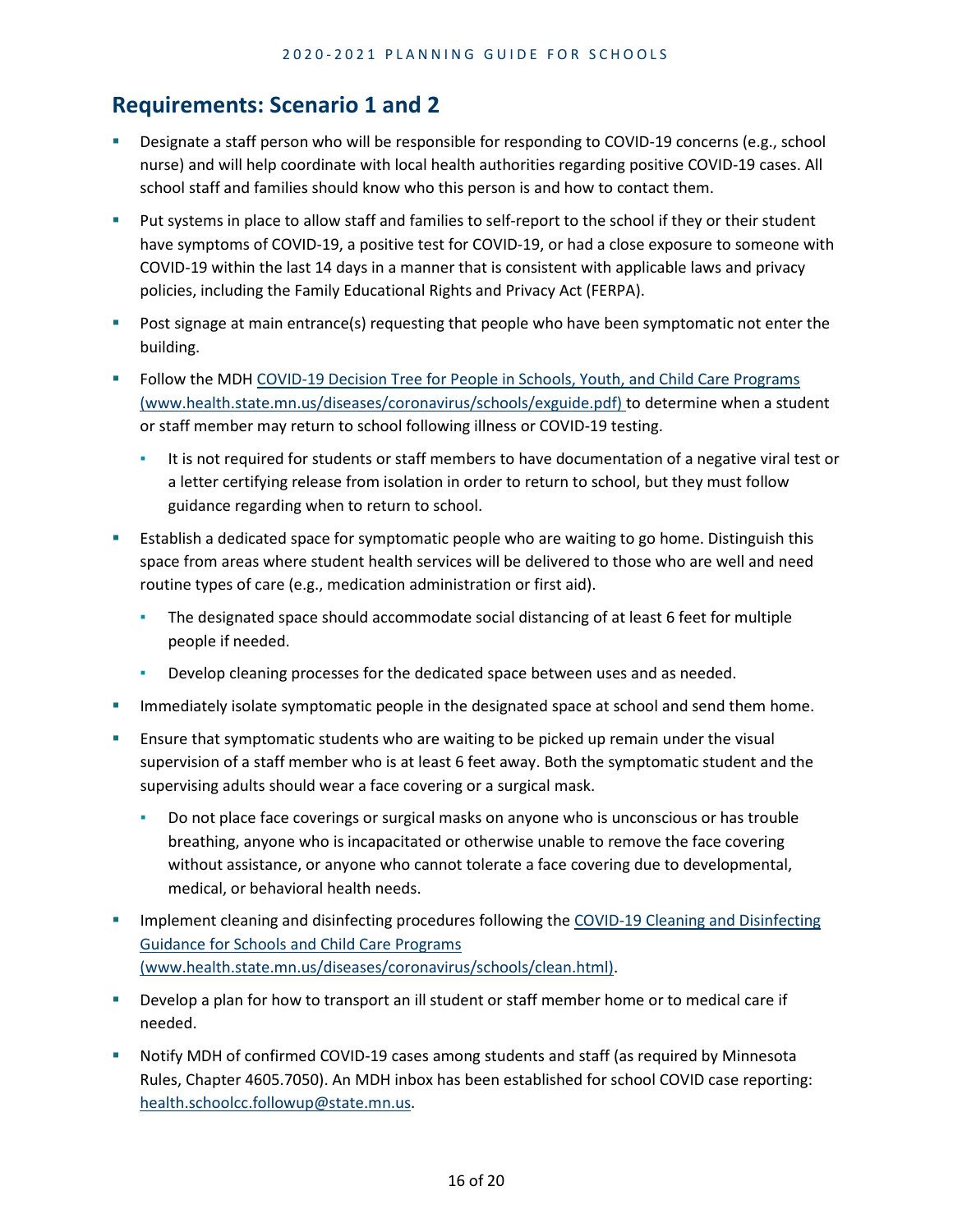- Develop systems for notifying staff, families, and the public as needed if a person with COVID-19 was on the school premises while infectious. Do this in coordination with local health officials while maintaining confidentiality in accordance with FERPA and all other state and federal laws.
- Develop strategies to maintain engagement and offer distance learning activities for students who cannot be physically present in the classroom due to illness or exposure.

# **Water and ventilation systems**

Reduced use of water and ventilation systems can pose health hazards when reopening a building after it has been closed for a long period of time. Stagnant or standing water in pipes poses an increased risk for *Legionella* species and other bacteria.

### **Recommendations: Scenario 1 and 2**

- Take steps to ensure that all water systems and features (e.g., sink faucets, drinking fountains) are safe to use after a prolonged facility shutdown. Follow [CDC's Guidance for Reopening Buildings After](https://www.cdc.gov/coronavirus/2019-ncov/php/building-water-system.html)  [Prolonged Shutdown or Reduced Operation \(www.cdc.gov/coronavirus/2019-ncov/php/building](https://www.cdc.gov/coronavirus/2019-ncov/php/building-water-system.html)[water-system.html\).](https://www.cdc.gov/coronavirus/2019-ncov/php/building-water-system.html)
- Clean and sanitize drinking fountains, and encourage staff and students to bring their own water, use cups, or other alternative procedures to minimize use and touching of water fountains.
- Ensure ventilation systems operate properly and increase circulation of outdoor air as much as possible, for example by opening windows and doors. Do not open windows and doors if doing so poses a safety or health risk (e.g., risk of falling, triggering asthma symptoms, etc.) to students and staff using the facility.
- Do not open windows and doors if doing so poses a safety or health risk to staff or attendees (e.g., risk of falling or triggering asthma symptoms).
- **If portable ventilation equipment like fans are used, take steps to minimize air from them blowing** from one person directly at another person to reduce the potential spread of any airborne or aerosolized viruses.
	- Se[e CDC: Considerations for Events and Gatherings \(www.cdc.gov/coronavirus/2019](https://www.cdc.gov/coronavirus/2019-ncov/community/large-events/considerations-for-events-gatherings.html) [ncov/community/large-events/considerations-for-events-gatherings.html\).](https://www.cdc.gov/coronavirus/2019-ncov/community/large-events/considerations-for-events-gatherings.html)

#### **Resources for ventilation**

- [CDC: Resuming Business Toolkit \(www.cdc.gov/coronavirus/2019](https://www.cdc.gov/coronavirus/2019-ncov/downloads/community/Resuming-Business-Toolkit.pdf) [ncov/downloads/community/Resuming-Business-Toolkit.pdf\)](https://www.cdc.gov/coronavirus/2019-ncov/downloads/community/Resuming-Business-Toolkit.pdf)
- **Coronavirus (COVID-19) Response Resources from ASHRAE and Others** [\(www.ashrae.org/technical-resources/resources\)](https://www.ashrae.org/technical-resources/resources)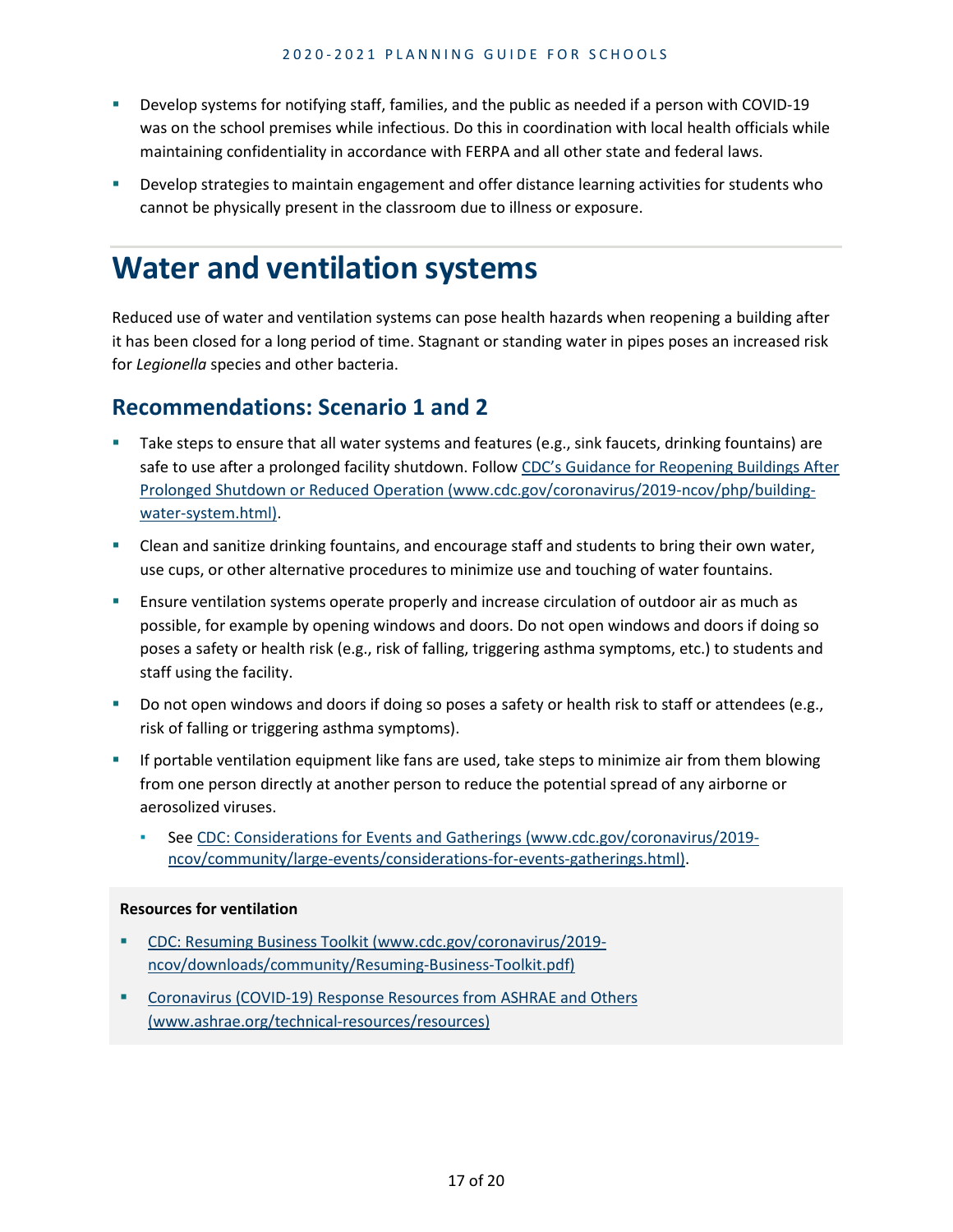# **Transportation**

### **Requirements: Scenario 1 and 2**

- Systematically review and evaluate school transportation capacity with the goal of creating as much space between riders as possible, recognizing that it is not always feasible to have 6 feet of social distancing. Consider reducing capacity or adding routes to allow for more physical space between riders. See Additional Requirements: Scenario 2, below, for transportation-related requirements specific to Scenario 2.
- **All persons driving or riding in a school transportation vehicle must wear a face covering. Please** reference the Face Coverings section above for additional details. An extra supply of face coverings should be maintained on school transportation vehicles for riders who forget to bring them.
- Arrange seating to maintain 6 feet of distance between the driver and all riders.
- Clean and disinfect transportation vehicles regularly, focusing on frequent cleaning of touched surfaces in the vehicle (e.g., surfaces near the driver's seat, hard seats, door handles, seat belt buckles, light and air controls, doors and windows, grab handles) between routes.
- Keep doors and windows open when cleaning the vehicle and between trips to let the vehicles thoroughly air out.
- **FILL** Follow the symptom screening protocol outlined in the Monitoring and Excluding for Illness section, above, for any person entering a school transportation vehicle. Consider the option of a parent/guardian attestation. People must stay home and not board transportation if they are experiencing symptoms of COVID-19 or have been exposed to someone positive for COVID-19.
- Require that people who become ill during the day not use group transportation to return home.
	- Create a plan for getting students home safely if they are not allowed to board the vehicle.
	- **.** If a driver becomes sick during the day, they must follow protocols outlined for people who are ill and must not return to drive students.

### **Additional Requirements: Scenario 2**

- Limit the number of people on transportation vehicles to 50% maximum occupancy.
- Create as much space between riders as possible, recognizing that it is not always feasible to maintain 6 feet of social distancing. Household members may be seated in rows together. Consider reducing capacity or adding routes to allow for more physical space between riders.

#### **Recommendations: Scenario 1 and 2**

- **Provide hand sanitizer to support healthy hygiene behaviors on all school transportation vehicles for** safe use by staff and older children.
- Consider using assigned seating for riders to assist with rapid contact tracing in the event there is a positive case who rode on a school transportation vehicle while potentially infectious.
- Consider keeping windows open if appropriate and safe while the vehicle is in motion to help increase air circulation.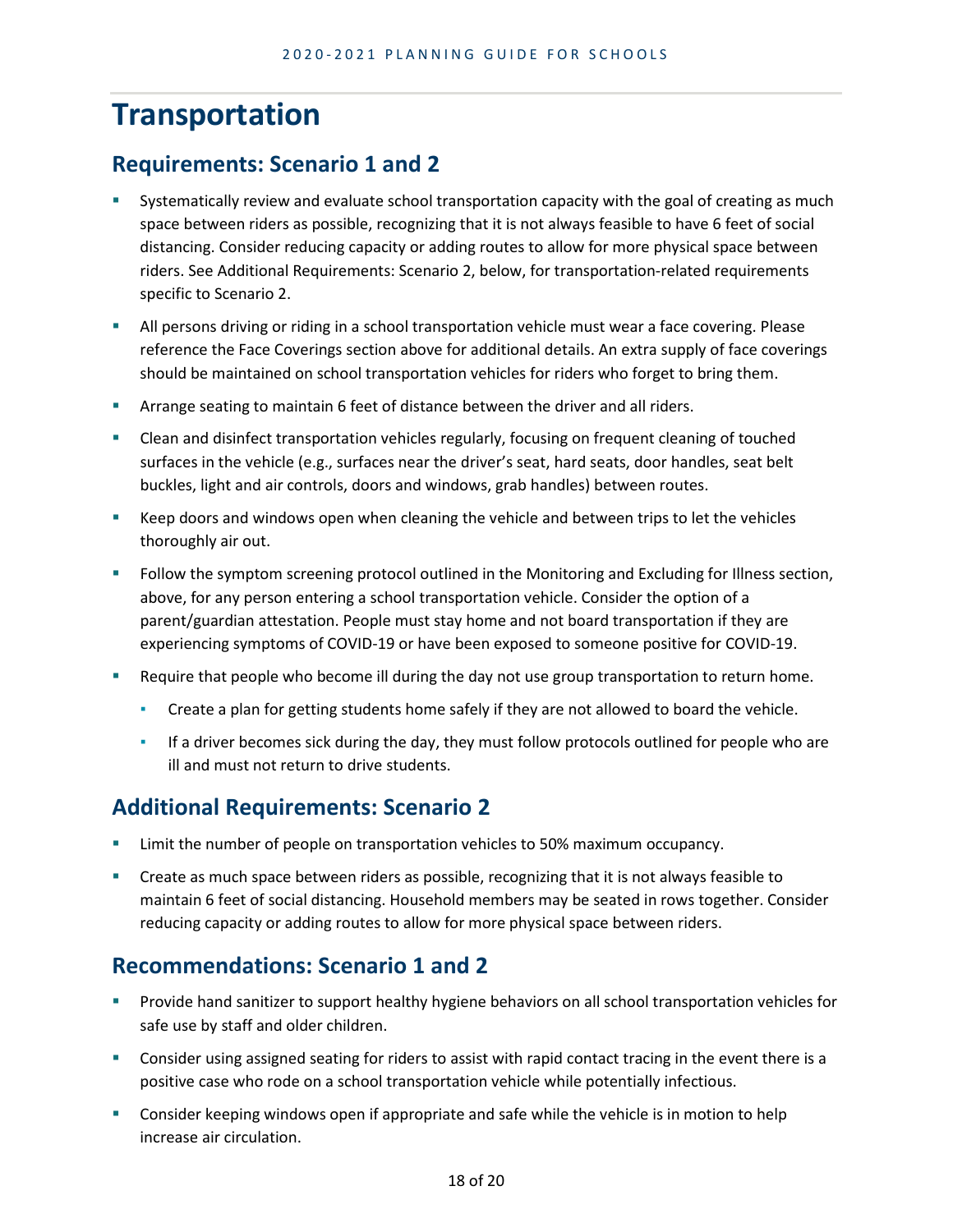### **Support mental health and wellness**

The COVID-19 pandemic is causing a tremendous amount of stress, fear, and anxiety for many people. It's important that Minnesotans have access to the mental health care resources they need to stay well during this challenging time. Schools can play an important role in helping students and staff cope, access needed resources, and build resilience.

#### **Requirements: Scenario 1 and 2**

 Provide staff, families, and students (age-appropriate) with information on how to access resources for mental health and wellness.

#### **Recommendations: Scenario 1 and 2**

- Increase capacity to offer social support services by increasing the number of professionals on-site.
- Encourage staff, students, and families to talk with people they trust about their feelings and concerns regarding COVID-19.

#### **Resources for supporting mental health and wellness**

- **Supporting Mental Wellbeing During COVID-19** [\(www.health.state.mn.us/communities/mentalhealth/support.html\)](https://www.health.state.mn.us/communities/mentalhealth/support.html)
- [Mental Health Support \(mn.gov/covid19/for-minnesotans/get-help/mental-health.jsp\)](https://mn.gov/covid19/for-minnesotans/get-help/mental-health.jsp)
- **Tips and Resources for Children and Parents During COVID-19** [\(www.health.state.mn.us/communities/mentalhealth/children\)](https://www.health.state.mn.us/communities/mentalhealth/children)
- [Helping Children Cope \(www.cdc.gov/coronavirus/2019-ncov/daily-life-coping/for-parents.html\)](https://www.cdc.gov/coronavirus/2019-ncov/daily-life-coping/for-parents.html)

# **Future guidance**

This document offers broad guidance to support scenario-based planning. Supplemental guidance and tools will be updated and released by MDH and MDE as more is learned from experiences in Minnesota and as directed by the CDC.

#### **Resources**

- **American Academy of Pediatrics COVID-19 Planning Considerations: Guidance for School Re-entry** [\(services.aap.org/en/pages/2019-novel-coronavirus-covid-19-infections/clinical-guidance/covid-](https://services.aap.org/en/pages/2019-novel-coronavirus-covid-19-infections/clinical-guidance/covid-19-planning-considerations-return-to-in-person-education-in-schools/)[19-planning-considerations-return-to-in-person-education-in-schools/\)](https://services.aap.org/en/pages/2019-novel-coronavirus-covid-19-infections/clinical-guidance/covid-19-planning-considerations-return-to-in-person-education-in-schools/)
- [Minnesota Stay Safe Guidance for Schools, Colleges, and Universities \(staysafe.mn.gov/industry](https://staysafe.mn.gov/industry-guidance/schools.jsp)[guidance/schools.jsp\)](https://staysafe.mn.gov/industry-guidance/schools.jsp)
- [Centers for Disease Control and Prevention's Guidance for Schools and Child Care Programs](http://www.cdc.gov/coronavirus/2019-ncov/community/schools-childcare/index.html)  [\(www.cdc.gov/coronavirus/2019-ncov/community/schools-childcare/index.html\)](http://www.cdc.gov/coronavirus/2019-ncov/community/schools-childcare/index.html)